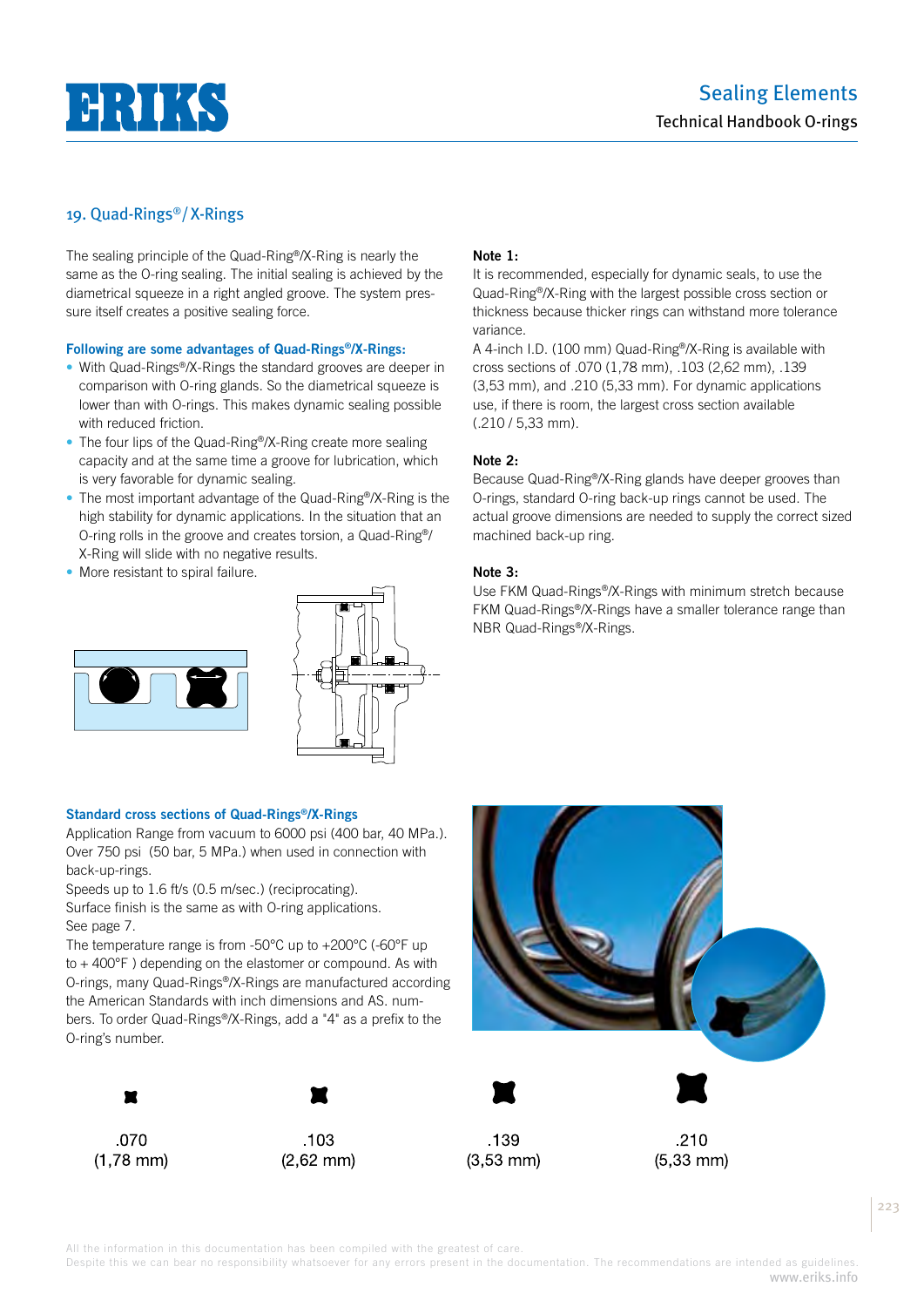

### 19. A. Gland Designs for Quad-Rings®/X-Rings

#### **Dynamic Applications with Quad-Rings®/X-Rings**

Spiral failure sometimes occurs on reciprocating O-rings. The conditions which cause this type of failure are those which cause segments of the O- ring to slide and other segments to roll simultaneously.

The twisted seal is forced by the pressure into the sharp corner at the clearance gap. Rapid stress-aging can cause a rupture of the O-ring to start adjacent to the clearance gap. Motion of the O-ring causes the rupture to penetrate about half way through the cross section. Thus, when the O-ring is removed from the gland, it returns to its original shape and the rupture appears as a tight spiral around the cross section. One of the primary causes of spiral failure is by reciprocating speeds of less than one foot (0,3 m) per minute and on low or balanced pressure components. At this low speed, the sliding, or running, seal friction is very high relative to the break-out friction.

Therefore O-ring seals are not recommended for speeds less than 1 foot (0,3 m) per minute when the pressure difference is less than 400 psi (27,5 bar). A good solution to avoid spiral failure is the use of Quad-Rings®/X-Rings.

Quad-Rings®/X-Rings are used in many dynamic applications where O-rings provide less than satisfactory performance. The Quad-Ring®/X-Ring is a four lobed seal. They are designed for improved seal lubrication and to prevent rolling of the seal, or spiral failure.

Quad-Rings®/X-Rings are dimensionally the same size corresponding to US standard AS568 O-ring numbers. Groove dimensions for the Quad-Rings®/X-Rings are slightly different however, as less squeeze is required on the seal. Less squeeze means less friction and less wear on the seal.



Fig. 1-36



Fig. 1-37

All the information in this documentation has been compiled with the greatest of care.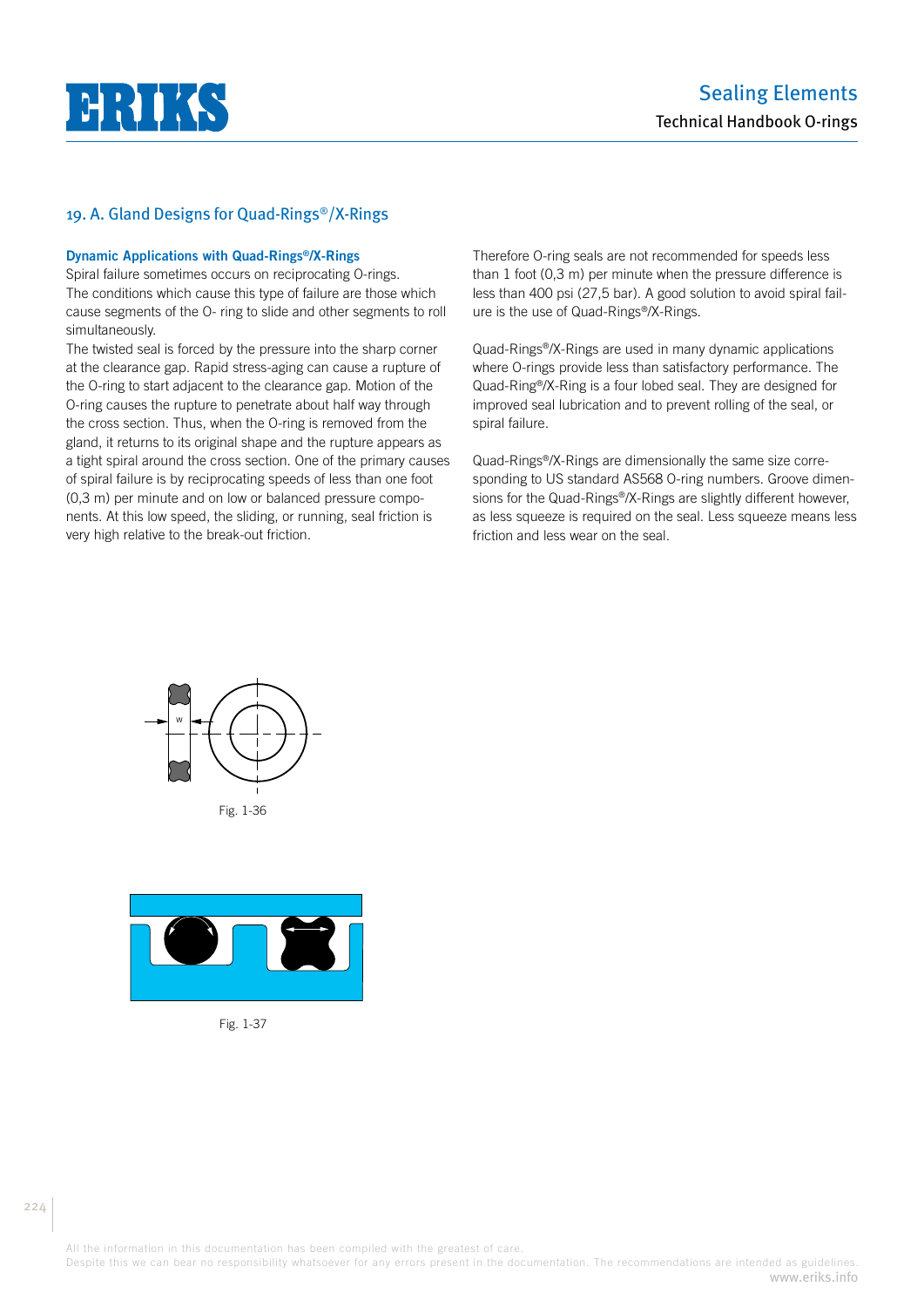# **HHIK**

## 19. A. Gland Designs for Quad-Rings®/X-Rings

#### **Quad-Rings®/X-Rings Gland Design Static/Dynamic (INCHES)**

The following table shows the groove dimensions for Quad-Rings®/ X-Rings.

- If the Quad-Ring®/X-Ring swells in the application, the groove width can be enlarged up to 15% max.
- For the Quad-Rings®/X-Rings not listed, the groove dimensions are available upon request.





Quad-Ring®/X-Ring dimensions





#### **Table AS.8A Gland Dimensions (inches)**

| Quad-Ring <sup>®</sup> /<br>X-Ring Size | Cross section   |                   | Depth           |                             | Width **                                       |                          | <b>Radius</b> | Max. Ø<br><b>Clearance</b> |  |
|-----------------------------------------|-----------------|-------------------|-----------------|-----------------------------|------------------------------------------------|--------------------------|---------------|----------------------------|--|
|                                         | $***$ W         | <b>Dynamic E1</b> | Static E2       | No backup<br>ring $F+$ .008 | With Backup<br>ring $F1+ .008$ ring $F2+ .008$ | <b>With Backup</b>       | R             | S max.                     |  |
| 4001                                    | $.040 \pm .003$ | $.031 \pm .001$   | $.030 \pm .001$ | .047                        | $\overline{a}$                                 |                          | .004          | .002                       |  |
| 4002                                    | $.050 \pm .003$ | $.039 \pm .001$   | $.035 \pm .001$ | .055                        | $\overline{\phantom{a}}$                       | $\overline{\phantom{0}}$ | .006          | .002                       |  |
| 4003                                    | $.060 \pm .003$ | $.051 \pm .001$   | $.047 \pm .001$ | .067                        | $\overline{\phantom{a}}$                       | $\sim$                   | .010          | .003                       |  |
| 4003 1/2                                | $.040 \pm .003$ | $.031 \pm .001$   | $.030 \pm .001$ | .047                        | $\overline{\phantom{a}}$                       | $\sim$                   | .004          | .002                       |  |
| 4004 - 4050                             | $.070 \pm .003$ | $.061 \pm .001$   | $.056 \pm .001$ | .080                        | .140                                           | .200                     | .010          | .004                       |  |
| $4102 - 4178$                           | $.103 \pm .003$ | $.094 + .001$     | $.089 + .001$   | .115                        | .170                                           | .230                     | .015          | .006                       |  |
| 4201 - 4284                             | $.139 \pm .004$ | $.128 \pm .001$   | $.122 \pm .001$ | .155                        | .210                                           | .270                     | .015          | .006                       |  |
| 4309 - 4395                             | $.210 \pm .005$ | $.196 \pm .001$   | $.188 \pm .001$ | .240                        | .310                                           | .375                     | .020          | .008                       |  |
| 4425 - 4475                             | $.275 \pm .006$ | $.256 \pm .001$   | $.244 \pm .001$ | .310                        | .410                                           | .510                     | .020          | .008                       |  |

#### **Note:**

(\*\*) In case of exceptional bending of the rod or shaft, the diameter of the bottom of the groove can be adjusted both in case of vacuum and high pressure. (\*\*\*) Similar to O-rings, the Quad-Rings®/X-Rings need a squeeze of 10 to 15%. For critical applications in combination with small cross sections it is recommended to compare squeeze with the actual dimensions and tolerances.

225

All the information in this documentation has been compiled with the greatest of care.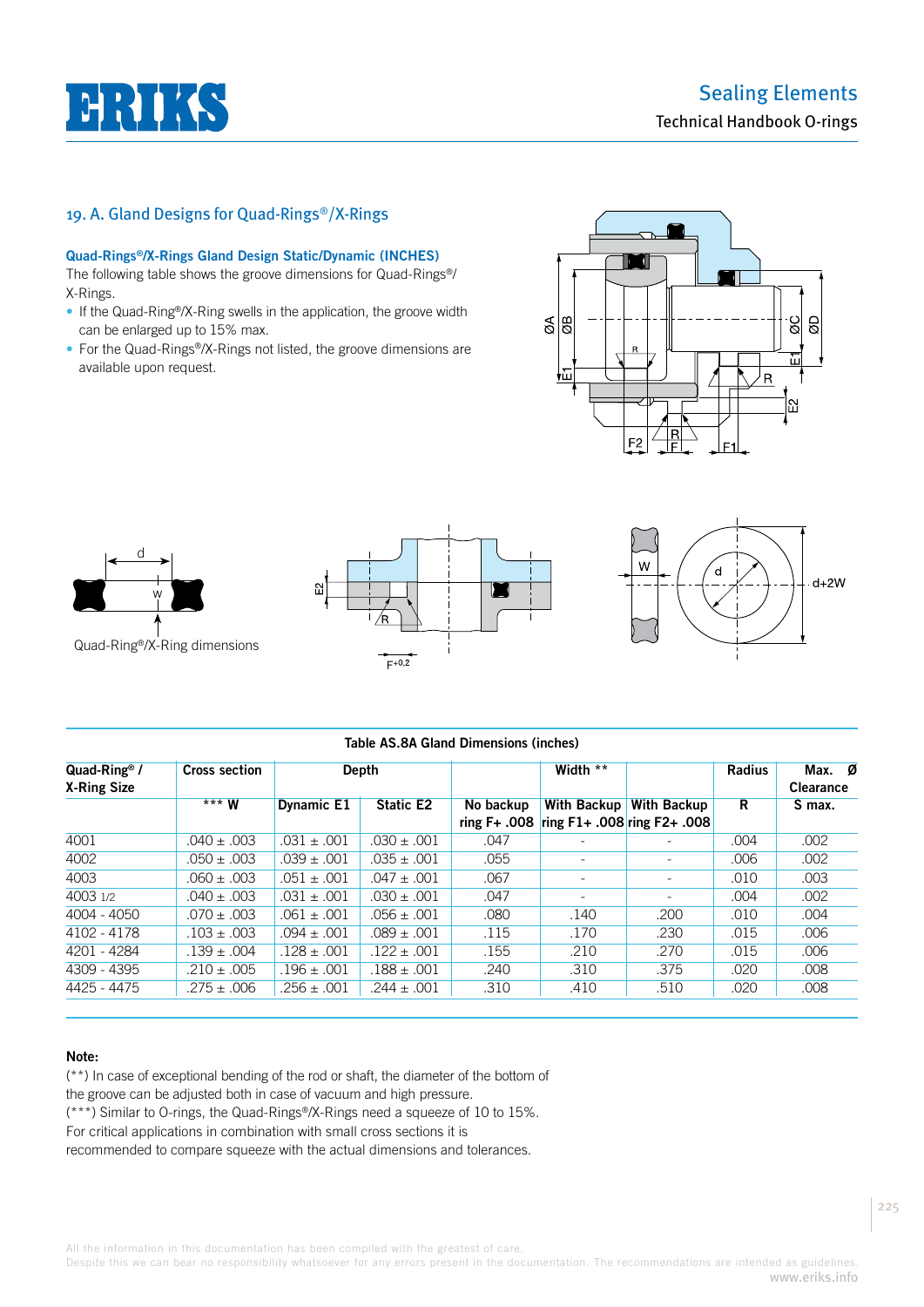## **HIJIKY**

## 19. A. Gland Designs for Quad-Rings®/X-Rings

#### **Quad-Rings®/X-Rings Gland Design Static/Dynamic (METRIC)**

The following table shows the groove dimensions for Quad-Rings®/ X-Rings.

- If the Quad-Ring®/X-Ring swells in the application, the groove width can be enlarged up to 15% max.
- For the Quad-Rings®/X-Rings not listed, the groove dimensions are available upon request.









#### **Table AS.8A Gland Dimensions (millimeters)**

| Quad-Ring <sup>®</sup> /<br>X-Ring Size | Cross section |                   | <b>Depth</b>    |     | Width **                 |                                                      | <b>Radius</b> | Max. $\emptyset$<br><b>Clearance</b> |  |
|-----------------------------------------|---------------|-------------------|-----------------|-----|--------------------------|------------------------------------------------------|---------------|--------------------------------------|--|
|                                         | $***$ W       | <b>Dynamic E1</b> | Static E2       |     | With Backup              | <b>With Backup</b><br>ring $F1+ 0.2$ ring $F2 + 0.2$ | R             | S max.                               |  |
| 4001                                    | $1,02 + 0.08$ | $0,8 + 0,025$     | $0.75 + 0.025$  | 1,2 |                          |                                                      | 0,1           | 0.05                                 |  |
| 4002                                    | $1.27 + 0.08$ | $+0.025$<br>1.0   | $+0.025$<br>0.9 | 1,4 | $\overline{\phantom{a}}$ |                                                      | 0.15          | 0.05                                 |  |
| 4003                                    | $1,52 + 0.08$ | $1.3 + 0.025$     | $1.2 + 0.025$   | 1,7 | $\overline{\phantom{a}}$ | $\overline{\phantom{a}}$                             | 0.25          | 0.08                                 |  |
| 4003 1/2                                | $1.02 + 0.08$ | $0.8 + 0.025$     | $0.75 + 0.025$  | 1,2 | $\qquad \qquad$          | $\overline{\phantom{a}}$                             | 0,1           | 0.05                                 |  |
| 4004 - 4050                             | $1,78 + 0.08$ | $1,55 + 0,025$    | $+0.025$<br>1.4 | 2,0 | 3,5                      | 5,0                                                  | 0,25          | 0,10                                 |  |
| 4102 - 4178                             | $2,62 + 0,08$ | $2.35 + 0.025$    | $2.25 + 0.025$  | 3,0 | 4,4                      | 5,8                                                  | 0.4           | 0.15                                 |  |
| 4201 - 4284                             | $3,53 + 0,1$  | $3.25 + 0.025$    | $3.0 + 0.025$   | 4,0 | 5,4                      | 6,8                                                  | 0,4           | 0.15                                 |  |
| 4309 - 4395                             | $5.33 + 0.13$ | $4,95 + 0,05$     | $4.75 + 0.05$   | 6.0 | 7,8                      | 9,5                                                  | 0,6           | 0.20                                 |  |
| 4425 - 4475                             | $7.00 + 0.15$ | $6.50 + 0.05$     | 6.2<br>$+0.05$  | 8,0 | 10.5                     | 13,0                                                 | 0,6           | 0,20                                 |  |

Other dimensions and elastomers are available upon request.

#### **Note:**

(\*\*) In case of exceptional bending of the rod or shaft, the diameter of the bottom of the groove can be adjusted both in case of vacuum and high pressure. (\*\*\*) Similar to O-rings, the Quad-Rings®/X-Rings need a squeeze of 10 to 15%. For critical applications in combination with small cross sections it is recommended to compare squeeze with the actual dimensions and tolerances.

All the information in this documentation has been compiled with the greatest of care.

Despite this we can bear no responsibility whatsoever for any errors present in the documentation. The recommendations are intended as guidelines. www.eriks.info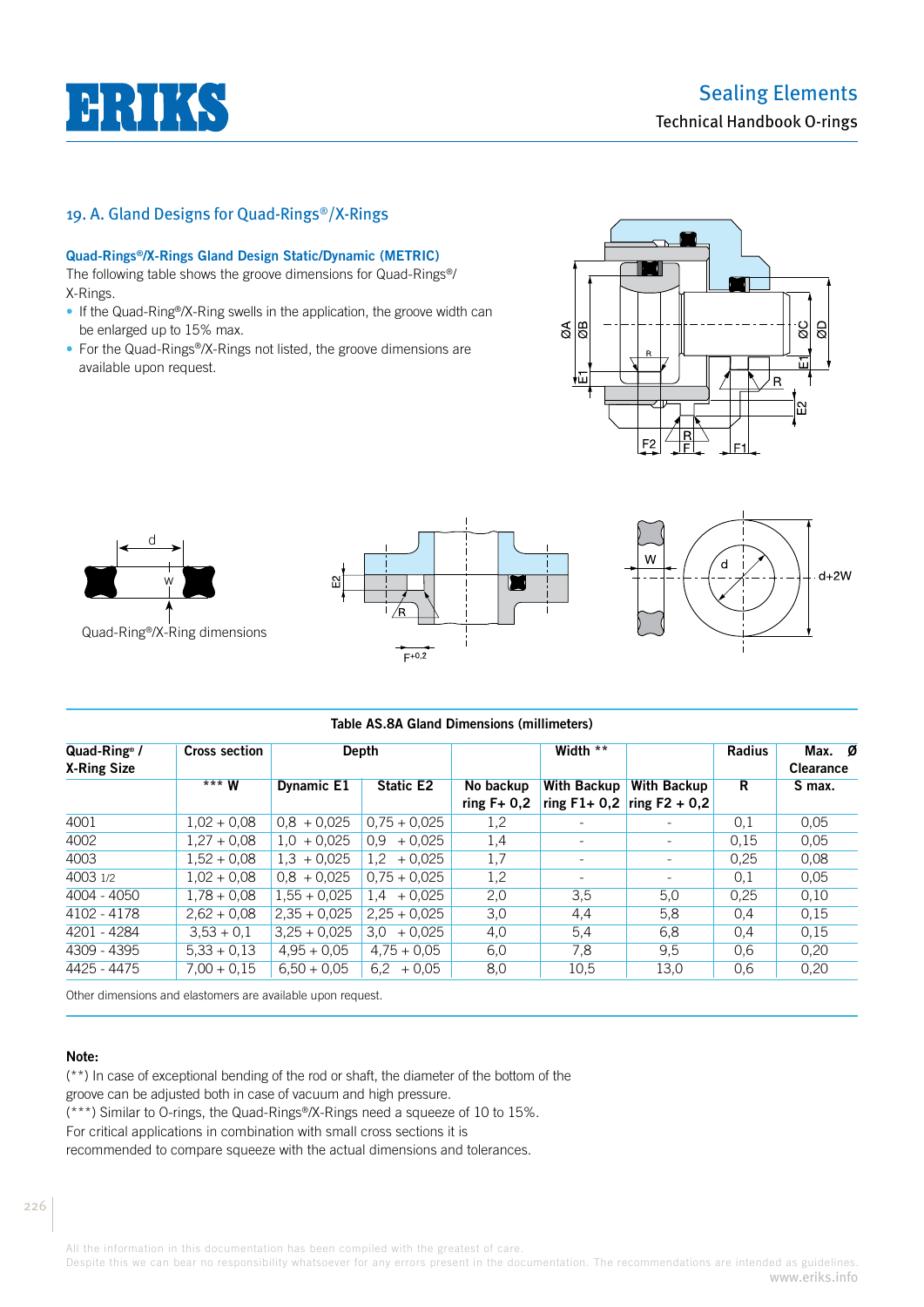

#### **Nominal and Actual Dimensions**

The following tables include nominal and actual dimensions, reflecting a slight built-in size reduction for effective sealing.

#### **Tolerances**

The standard seal tooling is dimensioned to the shrink characteristics of the standard NBR 70 hardness compound 36624. Because every rubber compound has its own shrink characteristics, slight deviations in dimensional tolerances will occur when standard seal tooling is used with materials other than the 36624 compound. The majority of the cases encountered involve rubber compounds with a higher shrink factor like a fluoroelastomer, resulting in an undersized seal. A slight adjustment in groove dimension may be required. Please contact the ERIKS Applications Engineers for tolerances when specifying materials other than the 36624 compound.



All the information in this documentation has been compiled with the greatest of care. Despite this we can bear no responsibility whatsoever for any errors present in the documentation. The recommendations are intended as guidelines.

www.eriks.info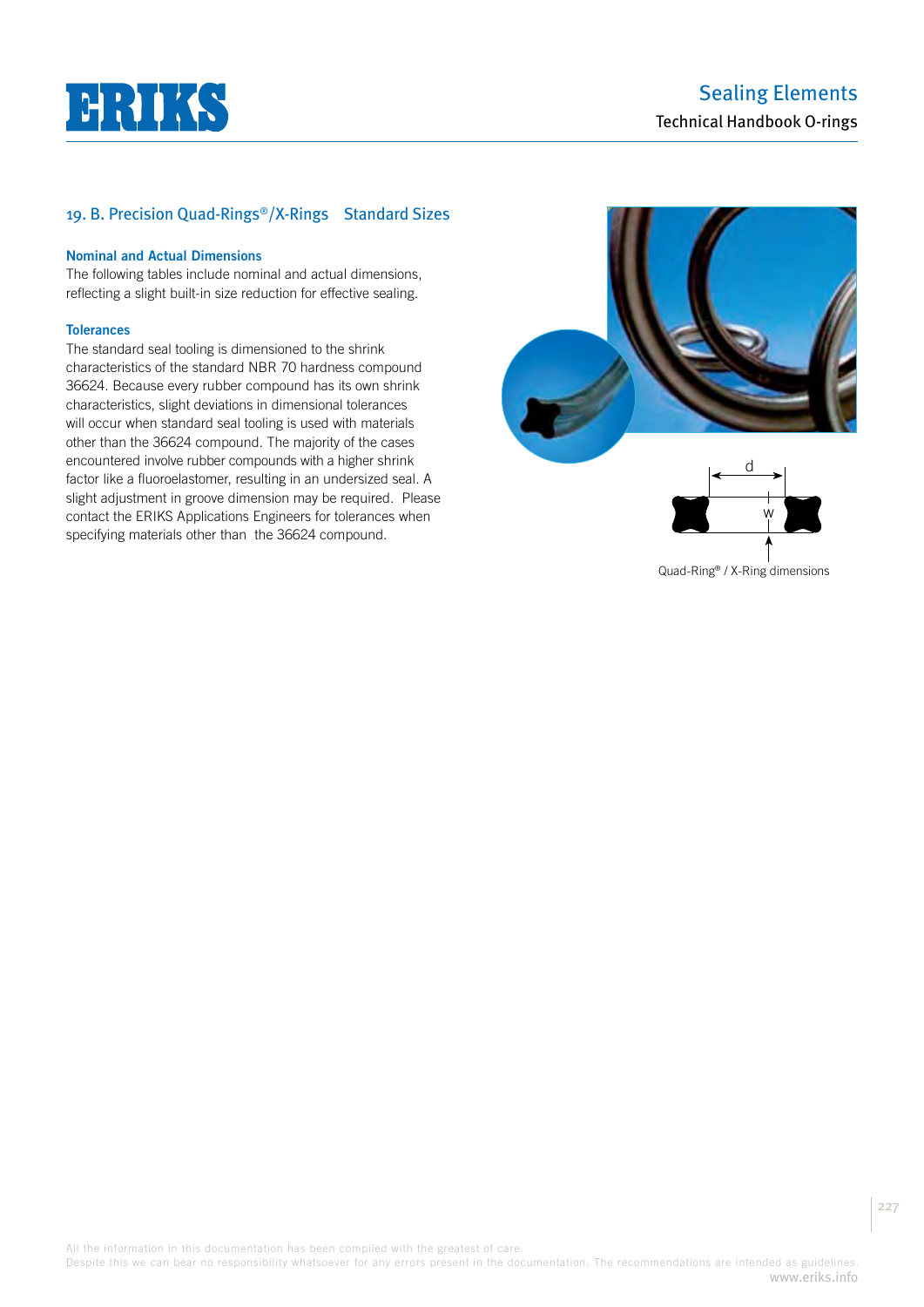

| Standard Quad-Ring <sup>®</sup> / X-Ring Sizes |                                             |             |                 |            |         |       |        |       |            |       |            |      |
|------------------------------------------------|---------------------------------------------|-------------|-----------------|------------|---------|-------|--------|-------|------------|-------|------------|------|
| <b>Size Only</b>                               | <b>Nominal Sizes</b><br><b>Actual Sizes</b> |             |                 |            |         |       |        |       |            |       |            |      |
| Part nr.                                       | Rod                                         | <b>Bore</b> | $ID$ (in)       | $C/S$ (in) | ID (in) | $+/-$ | ID(mm) | $+/-$ | $C/S$ (in) | $+/-$ | $C/S$ (mm) | +/-  |
| 4001                                           | .031                                        | .093        | 1/32            | 1/32       | .029    | .004  | 0,74   | 0,10  | .040       | .003  | 1,02       | 0,08 |
| 4002                                           | .046                                        | .125        | 3/64            | 3/64       | .042    | .004  | 1,07   | 0,10  | .050       | .003  | 1,27       | 0,08 |
| 4003                                           | .062                                        | .156        | 1/16            | 1/16       | .056    | .004  | 1,42   | 0,10  | .060       | .003  | 1,52       | 0,08 |
| 4003 1/2                                       | .078                                        | .141        | 1/16            | 1/32       | .070    | .004  | 1,78   | 0,10  | .040       | .003  | 1,02       | 0,08 |
| 4004                                           | .078                                        | .203        | 5/64            | 1/16       | .070    | .005  | 1,78   | 0,13  | .070       | .003  | 1,78       | 0,08 |
| 4005                                           | .109                                        | .234        | 3/32            | 1/16       | .101    | .005  | 2,57   | 0,13  | .070       | .003  | 1,78       | 0,08 |
| 4006                                           | .125                                        | .250        | 1/8             | 1/16       | .114    | .005  | 2,90   | 0,13  | .070       | .003  | 1,78       | 0,08 |
| 4007                                           | .156                                        | .281        | 5/32            | 1/16       | .145    | .005  | 3,68   | 0,13  | .070       | .003  | 1,78       | 0,08 |
| 4008                                           | .187                                        | .312        | 3/16            | 1/16       | .176    | .005  | 4,47   | 0,13  | .070       | .003  | 1,78       | 0,08 |
| 4009                                           | .218                                        | .343        | 7/32            | 1/16       | .208    | .005  | 5,28   | 0,13  | .070       | .003  | 1,78       | 0,08 |
| 4010                                           | .250                                        | .375        | 1/4             | 1/16       | .239    | .005  | 6,07   | 0,13  | .070       | .003  | 1,78       | 0,08 |
| 4011                                           | .312                                        | .437        | 5/16            | 1/16       | .301    | .005  | 7,65   | 0,13  | .070       | .003  | 1,78       | 0,08 |
| 4012                                           | .375                                        | .500        | 3/8             | 1/16       | .364    | .005  | 9,25   | 0,13  | .070       | .003  | 1,78       | 0,08 |
| 4013                                           | .437                                        | .562        | 7/16            | 1/16       | .426    | .005  | 10,82  | 0,13  | .070       | .003  | 1,78       | 0,08 |
| 4014                                           | .500                                        | .625        | 1/2             | 1/16       | .489    | .005  | 12,42  | 0,13  | .070       | .003  | 1,78       | 0,08 |
| 4015                                           | .562                                        | .687        | 9/16            | 1/16       | .551    | .007  | 14,00  | 0,18  | .070       | .003  | 1,78       | 0,08 |
| 4016                                           | .625                                        | .750        | 5/8             | 1/16       | .614    | .009  | 15,60  | 0,23  | .070       | .003  | 1,78       | 0,08 |
| 4017                                           | .687                                        | .812        | 11/16           | 1/16       | .676    | .009  | 17,17  | 0,23  | .070       | .003  | 1,78       | 0,08 |
| 4018                                           | .750                                        | .875        | 3/4             | 1/16       | .739    | .009  | 18,77  | 0,23  | .070       | .003  | 1,78       | 0,08 |
| 4019                                           | .812                                        | .937        | 13/16           | 1/16       | .801    | .009  | 20,35  | 0,23  | .070       | .003  | 1,78       | 0,08 |
| 4020                                           | .875                                        | 1.000       | 7/8             | 1/16       | .864    | .009  | 21,95  | 0,23  | .070       | .003  | 1,78       | 0,08 |
| 4021                                           | .937                                        | 1.062       | 15/16           | 1/16       | .926    | .009  | 23,52  | 0,23  | .070       | .003  | 1,78       | 0,08 |
| 4022                                           | 1.000                                       | 1.125       |                 | 1/16       | .989    | .010  | 25,12  | 0,25  | .070       | .003  | 1,78       | 0,08 |
| 4023                                           | 1.062                                       | 1.187       | 1<br>$1 - 1/16$ | 1/16       | 1.051   | .010  | 26,70  | 0,25  | .070       | .003  | 1,78       | 0,08 |
| 4024                                           |                                             | 1.250       | $1 - 1/8$       | 1/16       |         | .010  | 28,23  |       | .070       | .003  |            |      |
|                                                | 1.125                                       |             |                 |            | 1.114   |       |        | 0,25  | .070       |       | 1,78       | 0,08 |
| 4025                                           | 1.187                                       | 1.312       | $1 - 3/16$      | 1/16       | 1.176   | .011  | 29,87  | 0,28  |            | .003  | 1,78       | 0,08 |
| 4026                                           | 1.250                                       | 1.375       | $1 - 1/4$       | 1/16       | 1.239   | .011  | 31,47  | 0,28  | .070       | .003  | 1,78       | 0,08 |
| 4027                                           | 1.312                                       | 1.437       | $1 - 5/16$      | 1/16       | 1.301   | .011  | 33,05  | 0,28  | .070       | .003  | 1,78       | 0,08 |
| 4028                                           | 1.375                                       | 1.500       | $1 - 3/8$       | 1/16       | 1.364   | .013  | 34,65  | 0,33  | .070       | .003  | 1,78       | 0,08 |
| 4029                                           | 1.500                                       | 1.625       | $1 - 1/2$       | 1/16       | 1.489   | .013  | 37,82  | 0,33  | .070       | .003  | 1,78       | 0,08 |
| 4030                                           | 1.625                                       | 1.750       | $1 - 5/8$       | 1/16       | 1.614   | .013  | 41,00  | 0,33  | .070       | .003  | 1,78       | 0,08 |
| 4031                                           | 1.750                                       | 1.875       | $1 - 3/4$       | 1/16       | 1.739   | .015  | 44,17  | 0,38  | .070       | .003  | 1,78       | 0,08 |
| 4032                                           | 1.875                                       | 2.000       | $1 - 7/8$       | 1/16       | 1.864   | .015  | 47,35  | 0,38  | .070       | .003  | 1,78       | 0,08 |
| 4033                                           | 2.000                                       | 2.125       | $\overline{2}$  | 1/16       | 1.989   | .018  | 50,52  | 0,46  | .070       | .003  | 1,78       | 0,08 |
| 4034                                           | 2.125                                       | 2.250       | $2 - 1/8$       | 1/16       | 2.114   | .018  | 53,70  | 0,46  | .070       | .003  | 1,78       | 0,08 |
| 4035                                           | 2.250                                       | 2.375       | $2 - 1/4$       | 1/16       | 2.239   | .018  | 56,87  | 0,46  | .070       | .003  | 1,78       | 0,08 |
| 4036                                           | 2.375                                       | 2.500       | $2 - 3/8$       | 1/16       | 2.364   | .018  | 60,05  | 0,46  | .070       | .003  | 1,78       | 0,08 |
| 4037                                           | 2.500                                       | 2.625       | $2 - 1/2$       | 1/16       | 2.489   | .018  | 63,22  | 0,46  | .070       | .003  | 1,78       | 0,08 |
| 4038                                           | 2.625                                       | 2.750       | $2 - 5/8$       | 1/16       | 2.614   | .020  | 66,40  | 0,51  | .070       | .003  | 1,78       | 0,08 |
| 4039                                           | 2.750                                       | 2.875       | $2 - 3/4$       | 1/16       | 2.739   | .020  | 69,57  | 0,51  | .070       | .003  | 1,78       | 0,08 |
| 4040                                           | 2.875                                       | 3.000       | $2 - 7/8$       | 1/16       | 2.864   | .020  | 72,75  | 0,51  | .070       | .003  | 1,78       | 0,08 |
| 4041                                           | 3.000                                       | 3.125       | $\overline{3}$  | 1/16       | 2.989   | .024  | 75,92  | 0,61  | .070       | .003  | 1,78       | 0,08 |
| 4042                                           | 3.250                                       | 3.375       | $3 - 1/4$       | 1/16       | 3.239   | .024  | 82,27  | 0,61  | .070       | .003  | 1,78       | 0,08 |
| 4043                                           | 3.500                                       | 3.625       | $3 - 1/2$       | 1/16       | 3.489   | .024  | 88,62  | 0,61  | .070       | .003  | 1,78       | 0,08 |
| 4044                                           | 3.750                                       | 3.875       | $3 - 3/4$       | 1/16       | 3.739   | .027  | 94,97  | 0,69  | .070       | .003  | 1,78       | 0,08 |
| 4045                                           | 4.000                                       | 4.125       | $\overline{4}$  | 1/16       | 3.989   | .027  | 101,32 | 0,69  | .070       | .003  | 1,78       | 0,08 |
| 4046                                           | 4.250                                       | 4.375       | $4 - 1/4$       | 1/16       | 4.239   | .030  | 107,67 | 0,76  | .070       | .003  | 1,78       | 0,08 |
| 4047                                           | 4.500                                       | 4.625       | $4 - 3/4$       | 1/16       | 4.489   | .030  | 114,02 | 0,76  | .070       | .003  | 1,78       | 0,08 |
| 4048                                           | 4.750                                       | 4.875       | $4 - 3/4$       | 1/16       | 4.739   | .030  | 120,37 | 0,76  | .070       | .003  | 1,78       | 0,08 |
| 4049                                           | 5.000                                       | 5.125       | $\overline{5}$  | 1/16       | 4.989   | .037  | 126,72 | 0,94  | .070       | .003  | 1,78       | 0,08 |
| 4050                                           | 5.250                                       | 5.375       | $5 - 1/4$       | 1/16       | 5.239   | .037  | 133,07 | 0.94  | .070       | .003  | 1,78       | 0,08 |

228

All the information in this documentation has been compiled with the greatest of care.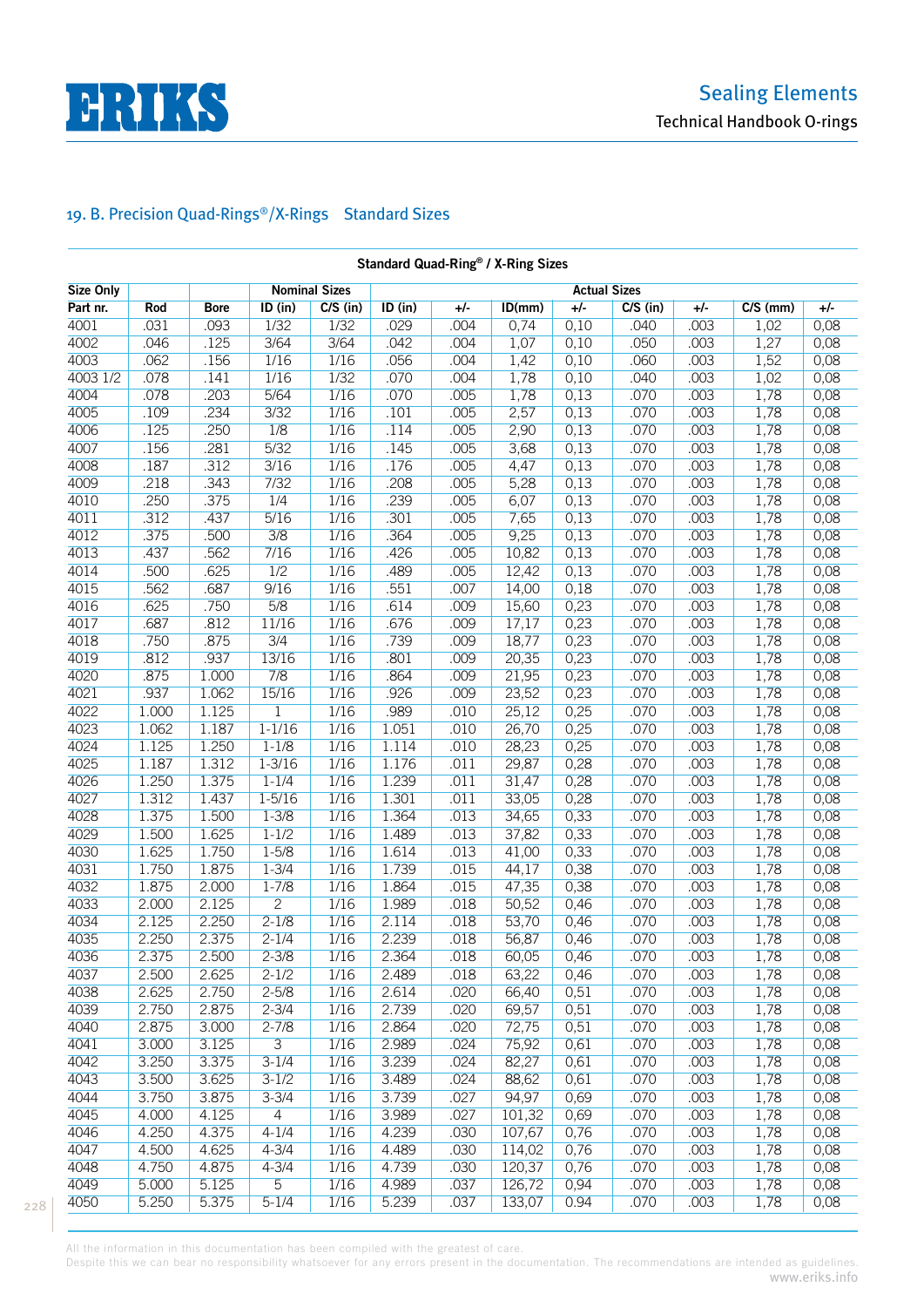

| Standard Quad-Ring <sup>®</sup> / X-Ring Sizes |       |             |                  |                      |         |      |                     |       |            |       |            |      |  |
|------------------------------------------------|-------|-------------|------------------|----------------------|---------|------|---------------------|-------|------------|-------|------------|------|--|
| Size Only                                      |       |             |                  | <b>Nominal Sizes</b> |         |      | <b>Actual Sizes</b> |       |            |       |            |      |  |
| Part nr.                                       | Rod   | <b>Bore</b> | ID (in)          | $C/S$ (in)           | ID (in) | +/-  | ID(mm)              | $+/-$ | $C/S$ (in) | $+/-$ | $C/S$ (mm) | +/-  |  |
| 4102                                           | .062  | .250        | 1/16             | 3/32                 | .049    | .005 | 1,24                | 0,13  | .103       | .003  | 2,62       | 0,08 |  |
| 4103                                           | .094  | .281        | 3/32             | 3/32                 | .081    | .005 | 2,06                | 0,13  | .103       | .003  | 2,62       | 0,08 |  |
| 4104                                           | .125  | .312        | $\overline{1/8}$ | 3/32                 | .112    | .005 | 2,85                | 0,13  | .103       | .003  | 2,62       | 0,08 |  |
| 4105                                           | .156  | .343        | 5/32             | 3/32                 | .143    | .005 | 3,63                | 0,13  | .103       | .003  | 2,62       | 0,08 |  |
| 4106                                           | .187  | .375        | 3/16             | 3/32                 | .174    | .005 | 4,42                | 0,13  | .103       | .003  | 2,62       | 0,08 |  |
| 4107                                           | .219  | .406        | 7/32             | 3/32                 | .206    | .005 | 5,23                | 0,13  | .103       | .003  | 2,62       | 0,08 |  |
| 4108                                           | .250  | .437        | 1/4              | 3/32                 | .237    | .005 | 6,02                | 0,13  | .103       | .003  | 2,62       | 0,08 |  |
| 4109                                           | .312  | .500        | 5/16             | 3/32                 | .299    | .005 | 7,60                | 0,13  | .103       | .003  | 2,62       | 0,08 |  |
| 4110                                           | .375  | .562        | $\overline{3/8}$ | 3/32                 | .362    | .005 | 9,20                | 0,13  | .103       | .003  | 2,62       | 0,08 |  |
| 4111                                           | .437  | .625        | 7/16             | 3/32                 | .424    | .005 | 10,77               | 0,13  | .103       | .003  | 2,62       | 0,08 |  |
| 4112                                           | .500  | .687        | 1/2              | 3/32                 | .487    | .005 | 12,37               | 0,13  | .103       | .003  | 2,62       | 0,08 |  |
| 4113                                           | .562  | .750        | 9/16             | 3/32                 | .549    | .007 | 13,95               | 0,18  | .103       | .003  | 2,62       | 0,08 |  |
| 4114                                           | .625  | .812        | 5/8              | 3/32                 | .612    | .009 | 15,55               | 0,23  | .103       | .003  | 2,62       | 0,08 |  |
| 4115                                           | .687  | .875        | 11/16            | 3/32                 | .674    | .009 | 17,12               | 0,23  | .103       | .003  | 2,62       | 0,08 |  |
| 4116                                           | .750  | .937        | 3/4              | $\frac{3}{32}$       | .737    | .009 | 18,72               | 0,25  | .103       | .003  | 2,62       | 0,08 |  |
| 4117                                           | .812  | 1.000       | 13/16            | 3/32                 | .799    | .010 | 20,30               | 0,25  | .103       | .003  | 2,62       | 0,08 |  |
| 4118                                           | .875  | 1.062       | 7/8              | 3/32                 | .862    | .010 | 21,90               | 0,25  | .103       | .003  | 2,62       | 0,08 |  |
| 4119                                           | .937  | 1.125       | 15/16            | 3/32                 | .924    | .010 | 23,47               | 0,25  | .103       | .003  | 2,62       | 0,08 |  |
| 4120                                           | 1.000 | 1.187       | $\mathbf 1$      | 3/32                 | .987    | .010 | 25,07               | 0,25  | .103       | .003  | 2,62       | 0,08 |  |
| 4121                                           | 1.062 | 1.250       | $1 - 1/16$       | 3/32                 | 1.049   | .010 | 26,65               | 0,25  | .103       | .003  | 2,62       | 0,08 |  |
| 4122                                           | 1.125 | 1.312       | $1 - 1/8$        | 3/32                 | 1.112   | .010 | 28,25               | 0,25  | .103       | .003  | 2,62       | 0,08 |  |
| 4123                                           | 1.187 | 1.375       | $1 - 3/16$       | 3/32                 | 1.174   | .012 | 29,82               | 0,31  | .103       | .003  | 2,62       | 0,08 |  |
| 4124                                           | 1.250 | 1.437       | $1 - 1/4$        | 3/32                 | 1.237   | .012 | 31,42               | 0,31  | .103       | .003  | 2,62       | 0,08 |  |
| 4125                                           | 1.312 | 1.500       | $1 - 5/16$       | 3/32                 | 1.299   | .012 | 33,00               | 0,31  | .103       | .003  | 2,62       | 0,08 |  |
| 4126                                           | 1.375 | 1.562       | $1 - 3/8$        | 3/32                 | 1.362   | .012 | 34,60               | 0,31  | .103       | .003  | 2,62       | 0,08 |  |
| 4127                                           | 1.437 | 1.625       | $1 - 7/16$       | 3/32                 | 1.424   | .012 | 36,17               | 0,31  | .103       | .003  | 2,62       | 0,08 |  |
| 4128                                           | 1.500 | 1.687       | $1 - 1/2$        | 3/32                 | 1.487   | .012 | 37,77               | 0,31  | .103       | .003  | 2,62       | 0,08 |  |
| 4129                                           | 1.562 | 1.750       | $1 - 9/16$       | 3/32                 | 1.549   | .015 | 39,35               | 0,38  | .103       | .003  | 2,62       | 0,08 |  |
| 4130                                           | 1.625 | 1.812       | $1 - 5/8$        | 3/32                 | 1.612   | .015 | 41,00               | 0,38  | .103       | .003  | 2,62       | 0,08 |  |
| 4131                                           | 1.687 | 1.875       | $1 - 11/16$      | 3/32                 | 1.674   | .015 | 42,52               | 0,38  | .103       | .003  | 2,62       | 0,08 |  |
| 4132                                           | 1.750 | 1.937       | $1 - 3/4$        | 3/32                 | 1.737   | .015 | 44,12               | 0,38  | .103       | .003  | 2,62       | 0,08 |  |
| 4133                                           | 1.812 | 2.000       | $1 - 13/16$      | 3/32                 | 1.799   | .015 | 45,70               | 0,38  | .103       | .003  | 2,62       | 0,08 |  |
| 4134                                           | 1.875 | 2.062       | $1 - 7/8$        | 3/32                 | 1.862   | .015 | 47,30               | 0,38  | .103       | .003  | 2,62       | 0,08 |  |
| 4135                                           | 1.938 | 2.125       | $1 - 15/16$      | 3/32                 | 1.925   | .017 | 48,90               | 0,43  | .103       | .003  | 2,62       | 0,08 |  |
| 4136                                           | 2.000 | 2.187       | $\overline{2}$   | 3/32                 | 1.987   | .017 | 50,47               | 0,43  | .103       | .003  | 2,62       | 0,08 |  |
| 4137                                           | 2.063 | 2.250       | $2 - 1/16$       | 3/32                 | 2.050   | .017 | 52,07               | 0,43  | .103       | .003  | 2,62       | 0,08 |  |
| 4138                                           | 2.125 | 2.312       | $2 - 1/8$        | $\frac{3}{32}$       | 2.112   | .017 | 53,65               | 0,43  | .103       | .003  | 2,62       | 0,08 |  |
| 4139                                           | 2.188 | 2.375       | $2 - 3/16$       | 3/32                 | 2.175   | .017 | 55,25               | 0,43  | .103       | .003  | 2,62       | 0,08 |  |
| 4140                                           | 2.250 | 2.437       | $2 - 1/4$        | 3/32                 | 2.237   | .017 | 56,82               | 0,43  | .103       | .003  | 2,62       | 0,08 |  |
| 4141                                           | 2.313 | 2.500       | $2 - 6/16$       | 3/32                 | 2.300   | .020 | 58,42               | 0,51  | .103       | .003  | 2,62       | 0,08 |  |
| 4142                                           | 2.375 | 2.562       | $2 - 3/8$        | 3/32                 | 2.362   | .020 | 60,00               | 0,51  | .103       | .003  | 2,62       | 0,08 |  |
| 4143                                           | 2.438 | 2.625       | $2 - 7/16$       | 3/32                 | 2.425   | .020 | 61,60               | 0,51  | .103       | .003  | 2,62       | 0,08 |  |
| 4144                                           | 2.500 | 2.687       | $2 - 1/2$        | 3/32                 | 2.487   | .020 | 63,17               | 0,51  | .103       | .003  | 2,62       | 0,08 |  |
| 4145                                           | 2.563 | 2.750       | $2 - 9/16$       | 3/32                 | 2.550   | .020 | 64,77               | 0,51  | .103       | .003  | 2,62       | 0,08 |  |
| 4146                                           | 2.625 | 2.812       | $2 - 5/8$        | 3/32                 | 2.612   | .020 | 66,34               | 0,51  | .103       | .003  | 2,62       | 0,08 |  |
| 4147                                           | 2.688 | 2.875       | $2 - 11/16$      | 3/32                 | 2.675   | .022 | 67,95               | 0,56  | .103       | .003  | 2,62       | 0,08 |  |
| 4148                                           | 2.750 | 2.937       | $2 - 3/4$        | 3/32                 | 2.737   | .022 | 69,52               | 0,56  | .103       | .003  | 2,62       | 0,08 |  |
| 4149                                           | 2.813 | 3.000       | $2 - 13/16$      | 3/32                 | 2.800   | .022 | 71,12               | 0,56  | .103       | .003  | 2,62       | 0,08 |  |
| 4150                                           | 2.875 | 3.062       | $2 - 7/8$        | 3/32                 | 2.862   | .022 | 72,70               | 0,56  | .103       | .003  | 2,62       | 0,08 |  |
| 4151                                           | 3.000 | 3.187       | $\overline{3}$   | 3/32                 | 2.987   | .024 | 75,87               | 0,61  | .103       | .003  | 2,62       | 0,08 |  |
| 4152                                           | 3.250 | 3.437       | $3 - 1/4$        | 3/32                 | 3.237   | .024 | 82,22               | 0,61  | .103       | .003  | 2,62       | 0,08 |  |
|                                                |       |             |                  |                      |         |      |                     |       |            |       |            |      |  |

All the information in this documentation has been compiled with the greatest of care.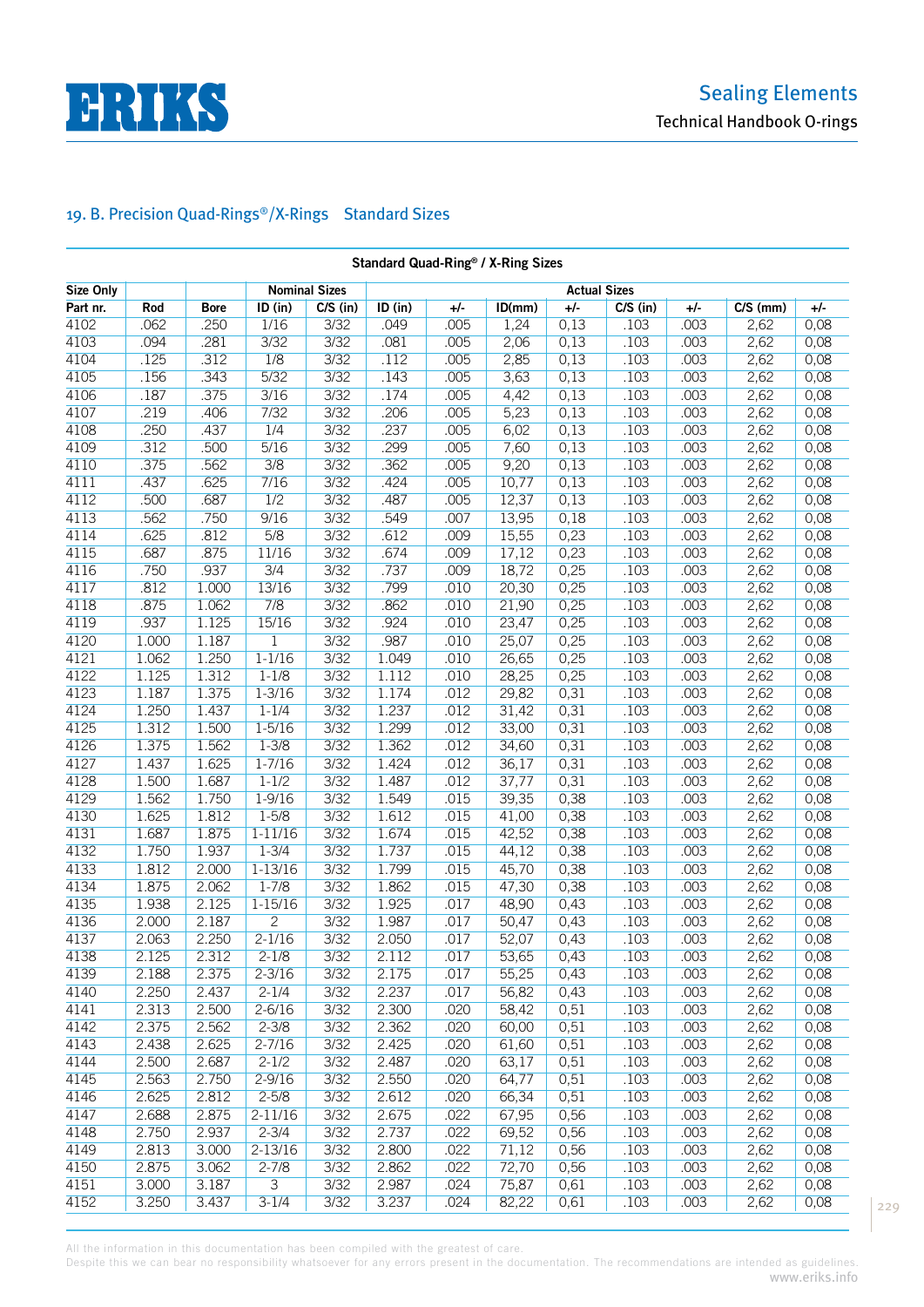

| Standard Quad-Ring® / X-Ring Sizes |       |             |                |                      |         |       |        |                     |            |       |            |       |  |
|------------------------------------|-------|-------------|----------------|----------------------|---------|-------|--------|---------------------|------------|-------|------------|-------|--|
| Size Only                          |       |             |                | <b>Nominal Sizes</b> |         |       |        | <b>Actual Sizes</b> |            |       |            |       |  |
| Part nr.                           | Rod   | <b>Bore</b> | ID (in)        | $C/S$ (in)           | ID (in) | $+/-$ | ID(mm) | $+/-$               | $C/S$ (in) | $+/-$ | $C/S$ (mm) | $+/-$ |  |
| 4153                               | 3.500 | 3.687       | $3 - 1/2$      | 3/32                 | 3.487   | .024  | 88,57  | 0,61                | .103       | .003  | 2,62       | 0,08  |  |
| 4154                               | 3.750 | 3.937       | $3 - 3/4$      | 3/32                 | 3.737   | .028  | 94,92  | 0,71                | .103       | .003  | 2,62       | 0,08  |  |
| 4155                               | 4.000 | 4.187       | $\overline{4}$ | 3/32                 | 3.987   | .028  | 101,27 | 0,71                | .103       | .003  | 2,62       | 0,08  |  |
| 4156                               | 4.250 | 4.437       | $4 - 1/4$      | 3/32                 | 4.237   | .030  | 107,62 | 0,76                | .103       | .003  | 2,62       | 0,08  |  |
| 4157                               | 4.500 | 4.687       | $4 - 1/2$      | 3/32                 | 4.487   | .030  | 113,97 | 0,76                | .103       | .003  | 2,62       | 0,08  |  |
| 4158                               | 4.750 | 4.937       | $4 - 3/4$      | 3/32                 | 4.737   | .030  | 120,32 | 0,76                | .103       | .003  | 2,62       | 0,08  |  |
| 4159                               | 5.000 | 5.187       | $\overline{5}$ | 3/32                 | 4.987   | .035  | 126,67 | 0,89                | .103       | .003  | 2,62       | 0,08  |  |
| 4160                               | 5.250 | 5.437       | $5 - 1/4$      | 3/32                 | 5.237   | .035  | 133,02 | 0,89                | .103       | .003  | 2,62       | 0,08  |  |
| 4161                               | 5.500 | 5.687       | $5 - 1/2$      | 3/32                 | 5.487   | .035  | 139,37 | 0,89                | .103       | .003  | 2,62       | 0,08  |  |
| 4162                               | 5.750 | 5.937       | $5 - 3/4$      | 3/32                 | 5.737   | .035  | 145,72 | 0,89                | .103       | .003  | 2,62       | 0,08  |  |
| 4163                               | 6.000 | 6.187       | $\overline{6}$ | 3/32                 | 5.987   | .035  | 152,07 | 0,89                | .103       | .003  | 2,62       | 0,08  |  |
| 4164                               | 6.250 | 6.437       | $6 - 1/4$      | 3/32                 | 6.237   | .040  | 158,42 | 1,02                | .103       | .003  | 2,62       | 0,08  |  |
| 4165                               | 6.500 | 6.687       | $6 - 1/2$      | $\frac{3}{32}$       | 6.487   | .040  | 164,77 | 1,02                | .103       | .003  | 2,62       | 0,08  |  |
| 4166                               | 6.750 | 6.937       | $6 - 3/4$      | 3/32                 | 6.737   | .040  | 171,12 | 1,02                | .103       | .003  | 2,62       | 0,08  |  |
| 4167                               | 7.000 | 7.187       | 7              | 3/32                 | 6.987   | .040  | 177,47 | 1,02                | .103       | .003  | 2,62       | 0,08  |  |
| 4168                               | 7.250 | 7.437       | $7 - 1/4$      | 3/32                 | 7.237   | .045  | 183,82 | 1,14                | .103       | .003  | 2,62       | 0,08  |  |
| 4169                               | 7.500 | 7.687       | $7 - 1/2$      | 3/32                 | 7.487   | .045  | 190,17 | 1,14                | .103       | .003  | 2,62       | 0,08  |  |
| 4170                               | 7.750 | 7.937       | $7 - 3/4$      | 3/32                 | 7.737   | .045  | 196,52 | 1,14                | .103       | .003  | 2,62       | 0,08  |  |
| 4171                               | 8.000 | 8.187       | $8\,$          | 3/32                 | 7.987   | .045  | 202,87 | 1,14                | .103       | .003  | 2,62       | 0,08  |  |
| 4172                               | 8.250 | 8.437       | $8 - 1/4$      | 3/32                 | 8.237   | .050  | 209,22 | 1,27                | .103       | .003  | 2,62       | 0,08  |  |
| 4173                               | 8.500 | 8.687       | $8 - 1/2$      | 3/32                 | 8.487   | .050  | 215,57 | 1,27                | .103       | .003  | 2,62       | 0,08  |  |
| 4174                               | 8.750 | 8.937       | $8 - 3/4$      | 3/32                 | 8.737   | .050  | 221,92 | 1,27                | .103       | .003  | 2,62       | 0,08  |  |
| 4175                               | 9.000 | 9.187       | $\overline{9}$ | 3/32                 | 8.987   | .050  | 228,27 | 1,27                | .103       | .003  | 2,62       | 0,08  |  |
| 4176                               | 9.250 | 9.437       | $9 - 1/4$      | 3/32                 | 9.237   | 055   | 234,62 | 1,40                | .103       | .003  | 2,62       | 0,08  |  |
| 4177                               | 9.500 | 9.687       | $9 - 1/2$      | 3/32                 | 9.487   | 055   | 240,97 | 1,40                | .103       | .003  | 2,62       | 0,08  |  |
| 4178                               | 9.750 | 9.937       | $9 - 3/4$      | 3/32                 | 9.737   | .055  | 247,32 | 1,40                | .103       | .003  | 2,62       | 0,08  |  |
|                                    |       |             |                |                      |         |       |        |                     |            |       |            |       |  |
| 4201                               | .187  | .437        | 3/16           | 1/8                  | .171    | .005  | 4,34   | 0,13                | .139       | .004  | 3,53       | 0,10  |  |
| 4202                               | .250  | .500        | 1/4            | 1/8                  | .234    | .005  | 5,94   | 0,13                | .139       | .004  | 3,53       | 0,10  |  |
| 4203                               | .312  | .562        | 5/16           | 1/8                  | .296    | .005  | 7,52   | 0,13                | .139       | .004  | 3,53       | 0,10  |  |
| 4204                               | .375  | .625        | 3/8            | 1/8                  | .359    | .005  | 9,12   | 0,13                | .139       | .004  | 3,53       | 0,10  |  |
| 4205                               | .437  | .687        | 7/16           | 1/8                  | .421    | .005  | 10,69  | 0,13                | .139       | .004  | 3,53       | 0,10  |  |
| 4206                               | .500  | .750        | 1/2            | 1/8                  | .484    | .005  | 12,29  | 0,13                | .139       | .004  | 3,53       | 0,10  |  |
| 4207                               | .562  | .812        |                | 1/8                  | .546    | .007  |        |                     | .139       |       |            |       |  |
|                                    |       |             | 9/16<br>5/8    |                      |         |       | 13,87  | 0,18                |            | .004  | 3,53       | 0,10  |  |
| 4208                               | .625  | .875        |                | 1/8                  | .609    | .009  | 15,47  | 0,23                | .139       | .004  | 3,53       | 0,10  |  |
| 4209                               | .687  | .937        | 11/16          | 1/8                  | .671    | .009  | 17,04  | 0,23                | .139       | .004  | 3,53       | 0,10  |  |
| 4210                               | .750  | 1.000       | 3/4            | 1/8                  | .734    | .010  | 18,64  | 0,25                | .139       | .004  | 3,53       | 0,10  |  |
| 4211                               | .812  | 1.062       | 13/16          | 1/8                  | .796    | .010  | 20,22  | 0,25                | .139       | .004  | 3,53       | 0,10  |  |
| 4212                               | .875  | 1.125       | 7/8            | 1/8                  | .859    | .010  | 21,82  | 0,25                | .139       | .004  | 3,53       | 0,10  |  |
| 4213                               | .937  | 1.187       | 15/16          | 1/8                  | .921    | .010  | 23,39  | 0,25                | .139       | .004  | 3,53       | 0,10  |  |
| 4214                               | 1.000 | 1.250       | $\mathbf{1}$   | 1/8                  | .984    | .010  | 24,99  | 0,25                | .139       | .004  | 3,53       | 0,10  |  |
| 4215                               | 1.062 | 1.312       | $1 - 1/16$     | 1/8                  | 1.046   | .010  | 26,57  | 0,25                | .139       | .004  | 3,53       | 0,10  |  |
| 4216                               | 1.125 | 1.375       | $1 - 1/8$      | 1/8                  | 1.109   | .012  | 28,17  | 0,31                | .139       | .004  | 3,53       | 0,10  |  |
| 4217                               | 1.187 | 1.437       | $1 - 3/16$     | 1/8                  | 1.171   | .012  | 29,74  | 0,31                | .139       | .004  | 3,53       | 0,10  |  |
| 4218                               | 1.250 | 1.500       | $1 - 1/4$      | 1/8                  | 1.234   | .012  | 31,34  | 0,31                | .139       | .004  | 3,53       | 0,10  |  |
| 4219                               | 1.312 | 1.562       | $1 - 5/16$     | 1/8                  | 1.296   | .012  | 32,92  | 0,31                | .139       | .004  | 3,53       | 0,10  |  |
| 4220                               | 1.375 | 1.625       | $1 - 3/8$      | 1/8                  | 1.359   | .012  | 34,52  | 0,31                | .139       | .004  | 3,53       | 0,10  |  |
| 4221                               | 1.437 | 1.687       | $1 - 7/16$     | 1/8                  | 1.421   | .012  | 36,09  | 0,31                | .139       | .004  | 3,53       | 0,10  |  |
| 4222                               | 1.500 | 1.750       | $1 - 1/2$      | 1/8                  | 1.484   | .015  | 37,69  | 0,38                | .139       | .004  | 3,53       | 0,10  |  |
| 4223                               | 1.625 | 1.875       | $1 - 5/8$      | 1/8                  | 1.609   | .015  | 40,87  | 0,38                | .139       | .004  | 3,53       | 0,10  |  |
| 4224                               | 1.750 | 2.000       | $1 - 3/4$      | 1/8                  | 1.734   | .015  | 44,04  | 0,38                | .139       | .004  | 3,53       | 0,10  |  |

All the information in this documentation has been compiled with the greatest of care.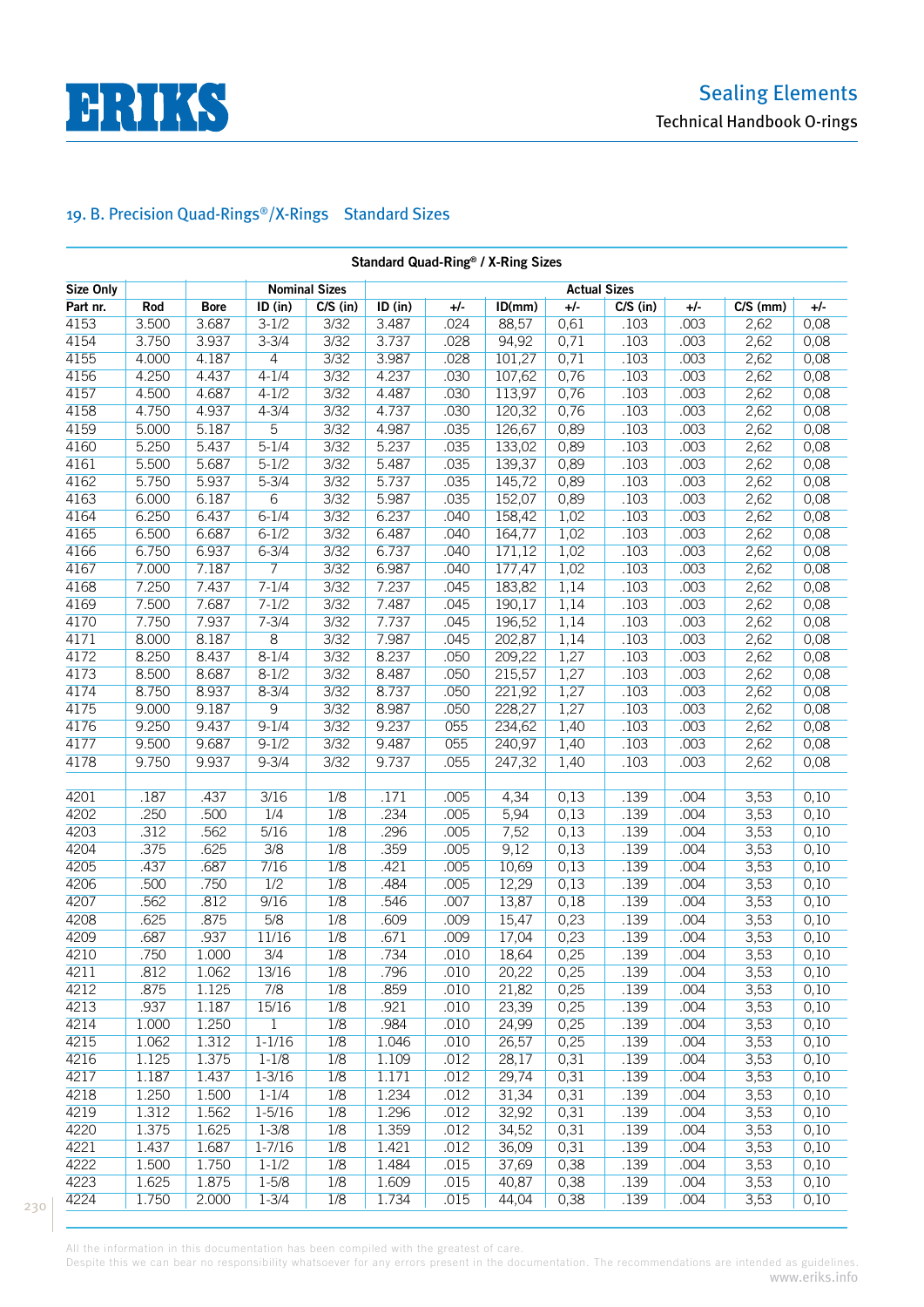

| Standard Quad-Ring® / X-Ring Sizes |        |             |                |                      |           |       |        |                     |            |       |            |       |
|------------------------------------|--------|-------------|----------------|----------------------|-----------|-------|--------|---------------------|------------|-------|------------|-------|
| <b>Size Only</b>                   |        |             |                | <b>Nominal Sizes</b> |           |       |        | <b>Actual Sizes</b> |            |       |            |       |
| Part nr.                           | Rod    | <b>Bore</b> | $ID$ (in)      | $C/S$ (in)           | $ID$ (in) | $+/-$ | ID(mm) | +/-                 | $C/S$ (in) | $+/-$ | $C/S$ (mm) | $+/-$ |
| 4225                               | 1.875  | 2.125       | $1 - 7/8$      | 1/8                  | 1.859     | .018  | 47,22  | 0,46                | .139       | .004  | 3,53       | 0,10  |
| 4226                               | 2.000  | 2.250       | $\overline{2}$ | 1/8                  | 1.984     | .018  | 50,39  | 0,46                | .139       | .004  | 3,53       | 0,10  |
| 4227                               | 2.125  | 2.675       | $2 - 1/8$      | 1/8                  | 2.109     | .018  | 53,57  | 0,46                | .139       | .004  | 3,53       | 0,10  |
| 4228                               | 2.250  | 2.500       | $2 - 1/4$      | 1/8                  | 2.234     | .020  | 56,74  | 0,51                | .139       | .004  | 3,53       | 0,10  |
| 4229                               | 2.375  | 2.625       | $2 - 3/8$      | 1/8                  | 2.359     | .020  | 59,92  | 0,51                | .139       | .004  | 3,53       | 0,10  |
| 4230                               | 2.500  | 2.750       | $2 - 1/2$      | 1/8                  | 2.484     | .020  | 63,09  | 0,51                | .139       | .004  | 3,53       | 0,10  |
| 4231                               | 2.625  | 2.875       | $2 - 5/8$      | 1/8                  | 2.609     | .020  | 66,27  | 0,51                | .139       | .004  | 3,53       | 0,10  |
| 4232                               | 2.750  | 3.000       | $2 - 3/4$      | 1/8                  | 2.734     | .024  | 69,44  | 0,61                | .139       | .004  | 3,53       | 0,10  |
| 4233                               | 2.875  | 3.125       | $2 - 7/8$      | 1/8                  | 2.859     | .024  | 72,62  | 0,61                | .139       | .004  | 3,53       | 0,10  |
| 4234                               | 3.000  | 3.250       | $\overline{3}$ | 1/8                  | 2.984     | .024  | 75,79  | 0,61                | .139       | .004  | 3,53       | 0,10  |
| 4235                               | 3.125  | 3.375       | $3 - 1/8$      | 1/8                  | 3.109     | .024  | 78,97  | 0,61                | .139       | .004  | 3,53       | 0,10  |
| 4236                               | 3.250  | 3.500       | $3 - 1/4$      | 1/8                  | 3.234     | .024  | 82,14  | 0,61                | .139       | .004  | 3,53       | 0,10  |
| 4237                               | 3.375  | 3.625       | $3 - 3/8$      | 1/8                  | 3.359     | .024  | 85,32  | 0,61                | .139       | .004  | 3,53       | 0,10  |
| 4238                               | 3.500  | 2.750       | $3 - 1/2$      | 1/8                  | 3.484     | .024  | 88,49  | 0,61                | .139       | .004  | 3,53       | 0,10  |
| 4239                               | 3.625  | 3.875       | $3 - 5/8$      | 1/8                  | 3.609     | .028  | 91,67  | 0,71                | .139       | .004  | 3,53       | 0,10  |
| 4240                               | 3.750  | 4.000       | $3 - 3/4$      | 1/8                  | 3.734     | .028  | 94,84  | 0,71                | .139       | .004  | 3,53       | 0,10  |
| 4241                               | 3.875  | 4.125       | $3 - 7/8$      | 1/8                  | 3.859     | .028  | 98,02  | 0,71                | .139       | .004  | 3,53       | 0,10  |
| 4242                               | 4.000  | 4.250       | $\overline{4}$ | 1/8                  | 3.984     | .028  | 101,19 | 0,71                | .139       | .004  | 3,53       | 0,10  |
| 4243                               | 4.125  | 4.375       | $4 - 1/8$      | 1/8                  | 4.109     | .028  | 104,37 | 0,71                | .139       | .004  | 3,53       | 0,10  |
| 4244                               | 4.250  | 4.500       | $4 - 1/4$      | 1/8                  | 4.234     | .030  | 107,54 | 0,76                | .139       | .004  | 3,53       | 0,10  |
| 4245                               | 4.375  | 4.625       | $4 - 3/8$      | 1/8                  | 4.359     | .030  | 110,72 | 0,76                | .139       | .004  | 3,53       | 0,10  |
| 4246                               | 4.500  | 4.750       | $4 - 1/2$      | 1/8                  | 4.484     | .030  | 113,89 | 0,76                | .139       | .004  | 3,53       | 0,10  |
| 4247                               | 4.625  | 4.875       | $4 - 5/8$      | 1/8                  | 4.609     | .030  | 117,07 | 0,76                | .139       | .004  | 3,53       | 0,10  |
| 4248                               | 4.750  | 5.000       | $4 - 3/4$      | 1/8                  | 4.734     | .030  | 120,24 | 0,76                | .139       | .004  | 3,53       | 0,10  |
| 4249                               | 4.875  | 5.125       | $4 - 7/8$      | 1/8                  | 4.859     | .035  | 123,42 | 0,89                | .139       | .004  | 3,53       | 0,10  |
| 4250                               | 5.000  | 5.250       | 5              | 1/8                  | 4.984     | .035  | 126,59 | 0,89                | .139       | .004  | 3,53       | 0,10  |
| 4251                               | 5.125  | 5.375       | $5 - 1/8$      | 1/8                  | 5.109     | .035  | 129,77 | 0,89                | .139       | .004  | 3,53       | 0,10  |
| 4252                               | 5.250  | 5.500       | $5 - 1/4$      | 1/8                  | 5.234     | .035  | 132,94 | 0,89                | .139       | .004  | 3,53       | 0,10  |
| 4253                               | 5.375  | 5.625       | $5 - 3/8$      | 1/8                  | 5.359     | .035  | 136,12 | 0,89                | .139       | .004  | 3,53       | 0,10  |
| 4254                               | 5.500  | 5.750       | $5 - 1/2$      | 1/8                  | 5.484     | .035  | 139,29 | 0,89                | .139       | .004  | 3,53       | 0,10  |
| 4255                               | 5.625  | 5.875       | $5 - 5/8$      | 1/8                  | 5.609     | .035  | 142,47 | 0,89                | .139       | .004  | 3,53       | 0,10  |
| 4256                               | 5.750  | 6.000       | $5 - 3/4$      | 1/8                  | 5.734     | .035  | 145,64 | 0,89                | .139       | .004  | 3,53       | 0,10  |
| 4257                               | 5.875  | 6.125       | $5 - 7/8$      | 1/8                  | 5.859     | .035  | 148,82 | 0,89                | .139       | .004  | 3,53       | 0,10  |
| 4258                               | 6.000  | 6.250       | $\overline{6}$ | 1/8                  | 5.984     | .035  | 151,99 | 0,89                | .139       | .004  | 3,53       | 0,10  |
| 4259                               | 6.250  | 6.500       | $6 - 1/4$      | 1/8                  | 6.234     | .040  | 158,34 | 1,02                | .139       | .004  | 3,53       | 0,10  |
| 4260                               | 6.500  | 6.750       | $6 - 1/2$      | 1/8                  | 6.484     | .040  | 164,69 | 1,02                | .139       | .004  | 3,53       | 0,10  |
| 4261                               | 6.750  | 7.000       | $6 - 3/4$      | 1/8                  | 6.734     | .040  | 171,04 | 1,02                | .139       | .004  | 3,53       | 0,10  |
| 4262                               | 7.000  | 7.250       | $\overline{7}$ | 1/8                  | 6.984     | .040  | 177,39 | 1,02                | .139       | .004  | 3,53       | 0,10  |
| 4263                               | 7.250  | 7.500       | $7 - 1/4$      | 1/8                  | 7.234     | .045  | 183,74 | 1,14                | .139       | .004  | 3,53       | 0,10  |
| 4264                               | 7.500  | 7.750       | $7 - 1/2$      | 1/8                  | 7.484     | .045  | 190,10 | 1,14                | .139       | .004  | 3,53       | 0,10  |
| 4265                               | 7.750  | 8.000       | $7 - 3/4$      | 1/8                  | 7.734     | .045  | 196,44 | 1,14                | .139       | .004  | 3,53       | 0,10  |
| 4266                               | 8.000  | 8.250       | $\overline{8}$ | 1/8                  | 7.984     | .045  | 202,79 | 1,14                | .139       | .004  | 3,53       | 0,10  |
| 4267                               | 8.250  | 8.500       | $8 - 1/4$      | 1/8                  | 8.234     | .050  | 209,14 | 1,27                | .139       | .004  | 3,53       | 0,10  |
| 4268                               | 8.500  | 8.750       | $8 - 1/2$      | 1/8                  | 8.484     | .050  | 215,49 | 1,27                | .139       | .004  | 3,53       | 0,10  |
| 4269                               | 8.750  | 9.000       | $8 - 3/4$      | 1/8                  | 8.734     | .050  | 221,84 | 1,27                | .139       | .004  | 3,53       | 0,10  |
| 4270                               | 9.000  | 9.250       | $\overline{9}$ | 1/8                  | 8.984     | .050  | 228,19 | 1,27                | .139       | .004  | 3,53       | 0,10  |
| 4271                               | 9.250  | 9.500       | $9 - 1/4$      | 1/8                  | 9.234     | .055  | 234,54 | 1,40                | .139       | .004  | 3,53       | 0,10  |
| 4272                               | 9.500  | 9.750       | $9 - 1/2$      | 1/8                  | 9.484     | .055  | 240,89 | 1,40                | .139       | .004  | 3,53       | 0,10  |
| 4273                               | 9.750  | 10.000      | $9 - 3/4$      | 1/8                  | 9.734     | .055  | 247,24 | 1,40                | .139       | .004  | 3,53       | 0,10  |
| 4274                               | 10.000 | 10.250      | 10             | 1/8                  | 9.984     | .055  | 253,59 | 1,40                | .139       | .004  | 3,53       | 0,10  |
| 4275                               | 10.500 | 10.750      | $10-1/2$       | 1/8                  | 10.484    | .055  | 266,29 | 1,40                | .139       | .004  | 3,53       | 0,10  |
|                                    |        |             |                |                      |           |       |        |                     |            |       |            |       |

All the information in this documentation has been compiled with the greatest of care.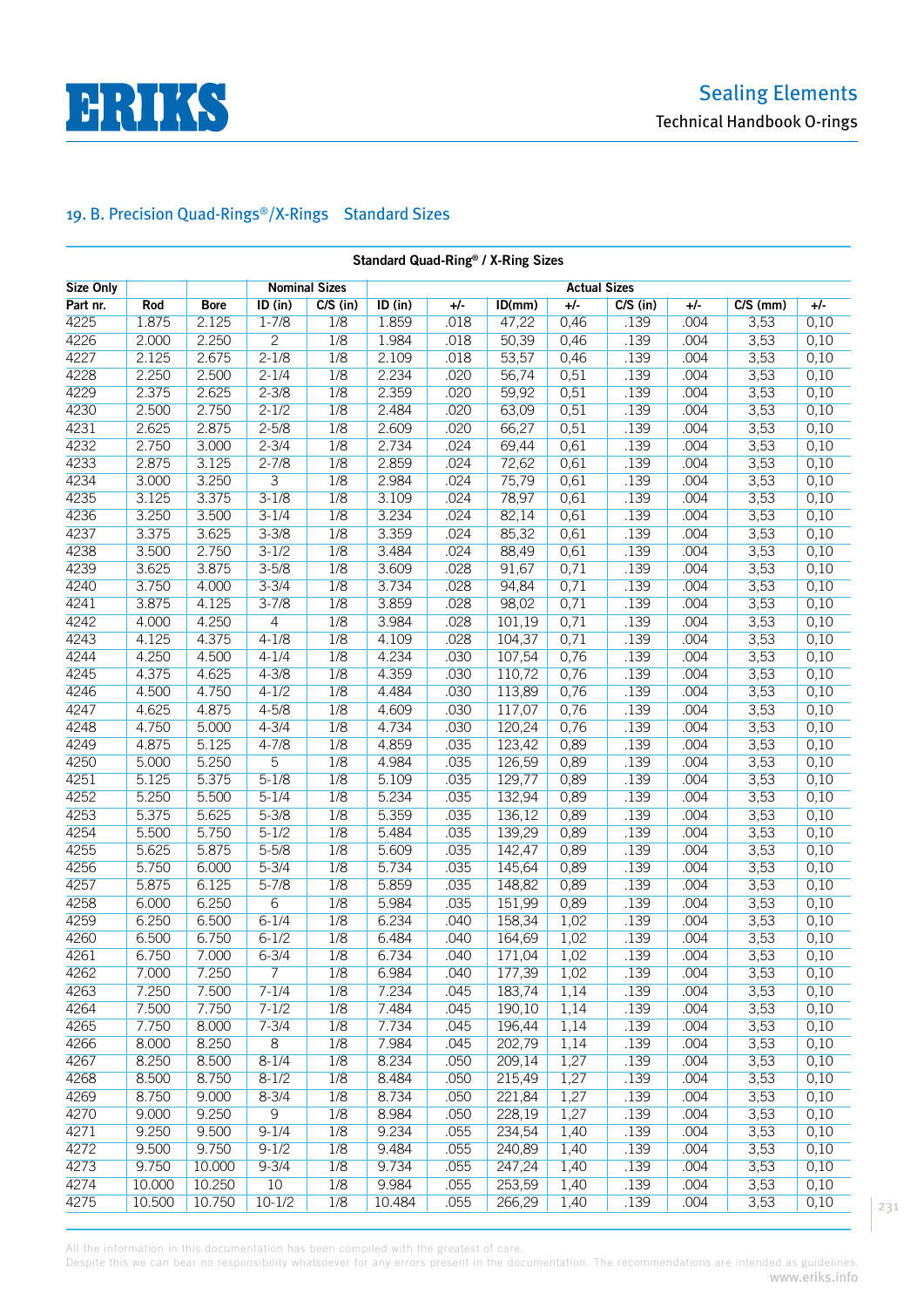

| Standard Quad-Ring® / X-Ring Sizes |        |             |                  |                      |         |      |        |       |            |       |            |       |  |
|------------------------------------|--------|-------------|------------------|----------------------|---------|------|--------|-------|------------|-------|------------|-------|--|
| <b>Size Only</b>                   |        |             |                  | <b>Nominal Sizes</b> |         |      |        |       |            |       |            |       |  |
| Part nr.                           | Rod    | <b>Bore</b> | ID (in)          | $C/S$ (in)           | ID (in) | +/-  | ID(mm) | $+/-$ | $C/S$ (in) | $+/-$ | $C/S$ (mm) | $+/-$ |  |
| 4276                               | 11.000 | 11.250      | 11               | 1/8                  | 10.984  | .065 | 278,99 | 1,65  | .139       | .004  | 3,53       | 0,10  |  |
| 4277                               | 11.500 | 11.750      | $11 - 1/2$       | 1/8                  | 11.484  | .065 | 291,69 | 1,65  | .139       | .004  | 3,53       | 0,10  |  |
| 4278                               | 12.000 | 12.250      | 12               | 1/8                  | 11.984  | .065 | 304,39 | 1,65  | .139       | .004  | 3,53       | 0,10  |  |
| 4279                               | 13.000 | 13.250      | 13               | 1/8                  | 12.984  | .065 | 329,79 | 1,65  | .139       | .004  | 3,53       | 0,10  |  |
| 4280                               | 14.000 | 14.250      | 14               | 1/8                  | 13.984  | .065 | 355,19 | 1,65  | .139       | .004  | 3,53       | 0,10  |  |
| 4281                               | 15.000 | 15.250      | 15               | 1/8                  | 14.984  | .065 | 380,59 | 1,65  | .139       | .004  | 3,53       | 0,10  |  |
| 4282                               | 16.000 | 16.250      | 16               | 1/8                  | 15.955  | .075 | 405,26 | 1,91  | .139       | .004  | 3,53       | 0,10  |  |
| 4283                               | 17.000 | 17.250      | $\overline{17}$  | 1/8                  | 16.955  | .080 | 430,66 | 2,03  | .139       | .004  | 3,53       | 0,10  |  |
| 4284                               | 18.000 | 18.250      | 18               | 1/8                  | 17.955  | .085 | 456,06 | 2,16  | .139       | .004  | 3,53       | 0,10  |  |
|                                    |        |             |                  |                      |         |      |        |       |            |       |            |       |  |
| 4309                               | .437   | .812        | 7/16             | 3/16                 | .412    | .005 | 10,47  | 0,13  | .210       | .005  | 5,33       | 0,13  |  |
| 4310                               | .500   | .875        | 1/2              | 3/16                 | .475    | .005 | 12,07  | 0,13  | .210       | .005  | 5,33       | 0,13  |  |
| 4311                               | .562   | .937        | 9/16             | 3/16                 | .537    | .007 | 13,64  | 0,18  | .210       | .005  | 5,33       | 0,13  |  |
| 4312                               | .625   | 1.000       | $\overline{5/8}$ | 3/16                 | .600    | .009 | 15,24  | 0,23  | .210       | .005  | 5,33       | 0,13  |  |
| 4313                               | .687   | 1.062       | 11/16            | 3/16                 | .662    | .009 | 16,82  | 0,23  | .210       | .005  | 5,33       | 0,13  |  |
| 4314                               | .750   | 1.125       | $\overline{3/4}$ | 3/16                 | .725    | .010 | 18,42  | 0,25  | .210       | .005  | 5,33       | 0,13  |  |
| 4315                               | .812   | 1.187       | 13/16            | 3/16                 | .787    | .010 | 19,99  | 0,25  | .210       | .005  | 5,33       | 0,13  |  |
| 4316                               | .875   | 1.250       | 7/8              | 3/16                 | .850    | .010 | 21,59  | 0,25  | .210       | .005  | 5,33       | 0,13  |  |
| 4317                               | .937   | 1.312       | 15/16            | 3/16                 | .912    | .010 | 23,17  | 0,25  | .210       | .005  | 5,33       | 0,13  |  |
| 4318                               | 1.000  | 1.375       | $\mathbf 1$      | 3/16                 | .975    | .010 | 24,77  | 0,25  | .210       | .005  | 5,33       | 0,13  |  |
| 4319                               | 1.062  | 1.437       | $1 - 1/16$       | 3/16                 | 1.037   | .010 | 26,34  | 0,25  | .210       | .005  | 5,33       | 0,13  |  |
| 4320                               | 1.125  | 1.500       | $1 - 1/8$        | 3/16                 | 1.100   | .012 | 27,94  | 0,31  | .210       | .005  | 5,33       | 0,13  |  |
| 4321                               | 1.187  | 1.562       | $1 - 3/16$       | 3/16                 | 1.162   | .012 | 29,52  | 0,31  | .210       | .005  | 5,33       | 0,13  |  |
| 4322                               | 1.250  | 1.625       | $1 - 1/4$        | 3/16                 | 1.225   | .012 | 31,12  | 0,31  | .210       | .005  | 5,33       | 0,13  |  |
| 4323                               | 1.312  | 1.687       | $1 - 5/16$       | 3/16                 | 1.287   | .012 | 32,69  | 0,31  | .210       | .005  | 5,33       | 0,13  |  |
| 4324                               | 1.375  | 1.750       | $1 - 3/8$        | 3/16                 | 1.350   | .012 | 34,29  | 0,31  | .210       | .005  | 5,33       | 0,13  |  |
| 4325                               | 1.500  | 1.875       | $1 - 1/2$        | 3/16                 | 1.475   | .015 | 37,47  | 0,38  | .210       | .005  | 5,33       | 0,13  |  |
| 4326                               | 1.625  | 2.000       | $1 - 5/8$        | 3/16                 | 1.600   | .015 | 40,64  | 0,38  | .210       | .005  | 5,33       | 0,13  |  |
| 4327                               | 1.750  | 2.125       | $1 - 3/4$        | 3/16                 | 1.725   | .015 | 43,82  | 0,38  | .210       | .005  | 5,33       | 0,13  |  |
| 4328                               | 1.875  | 2.250       | $1 - 7/8$        | 3/16                 | 1.850   | .015 | 46,99  | 0,38  | .210       | .005  | 5,33       | 0,13  |  |
| 4329                               | 2.000  | 2.375       | $\overline{2}$   | 3/16                 | 1.975   | .018 | 50,17  | 0,46  | .210       | .005  | 5,33       | 0,13  |  |
| 4330                               | 2.125  | 2.500       | $2 - 1/8$        | 3/16                 | 2.100   | .018 | 53,34  | 0,46  | .210       | .005  | 5,33       | 0,13  |  |
| 4331                               | 2.250  | 2.625       | $2 - 1/4$        | 3/16                 | 2.225   | .018 | 56,52  | 0,46  | .210       | .005  | 5,33       | 0,13  |  |
| 4332                               | 2.375  | 2.750       | $2 - 3/8$        | 3/16                 | 2.350   | .018 | 59,69  | 0,46  | .210       | .005  | 5,33       | 0,13  |  |
| 4333                               | 2.500  | 2.875       | $2 - 1/2$        | 3/16                 | 2.475   | .020 | 62,87  | 0,51  | .210       | .005  | 5,33       | 0,13  |  |
| 4334                               | 2.625  | 3.000       | $2 - 5/8$        | 3/16                 | 2.600   | .020 | 66,04  | 0,51  | .210       | .005  | 5,33       | 0,13  |  |
| 4335                               | 2.750  | 3.125       | $2 - 3/4$        | 3/16                 | 2.725   | .020 | 69,22  | 0,51  | .210       | .005  | 5,33       | 0,13  |  |
| 4336                               | 2.875  | 3.250       | $2 - 7/8$        | 3/16                 | 2.850   | .020 | 72,39  | 0,51  | .210       | .005  | 5,33       | 0,13  |  |
| 4337                               | 3.000  | 3.375       | $\overline{3}$   | 3/16                 | 2.975   | .024 | 75,57  | 0,61  | .210       | .005  | 5,33       | 0,13  |  |
| 4338                               | 3.125  | 3.500       | $3 - 1/8$        | 3/16                 | 3.100   | .024 | 78,74  | 0,61  | .210       | .005  | 5,33       | 0,13  |  |
| 4339                               | 3.250  | 3.625       | $3 - 1/4$        | 3/16                 | 3.225   | .024 | 81,92  | 0,61  | .210       | .005  | 5,33       | 0,13  |  |
| 4340                               | 3.375  | 3.750       | $3 - 3/8$        | 3/16                 | 3.350   | .024 | 85,09  | 0,61  | .210       | .005  | 5,33       | 0,13  |  |
| 4341                               | 3.500  | 3.875       | $3 - 1/2$        | 3/16                 | 3.475   | .024 | 88,27  | 0,61  | .210       | .005  | 5,33       | 0,13  |  |
| 4342                               | 3.625  | 4.000       | $3 - 5/8$        | 3/16                 | 3.600   | .028 | 91,44  | 0,71  | .210       | .005  | 5,33       | 0,13  |  |
| 4343                               | 3.750  | 4.125       | $3 - 3/4$        | 3/16                 | 3.725   | .028 | 94,62  | 0,71  | .210       | .005  | 5,33       | 0,13  |  |
| 4344                               | 3.875  | 4.250       | $3 - 7/8$        | 3/16                 | 3.850   | .028 | 97,79  | 0,71  | .210       | .005  | 5,33       | 0,13  |  |
| 4345                               | 4.000  | 4.375       | $\overline{4}$   | 3/16                 | 3.975   | .028 | 100,97 | 0,71  | .210       | .005  | 5,33       | 0,13  |  |
| 4346                               | 4.125  | 4.500       | $4 - 1/8$        | 3/16                 | 4.100   | .028 | 104,14 | 0,71  | .210       | .005  | 5,33       | 0,13  |  |
| 4347                               | 4.250  | 4.625       | $4 - 1/4$        | 3/16                 | 4.225   | .030 | 107,32 | 0,76  | .210       | .005  | 5,33       | 0,13  |  |
| 4348                               | 4.375  | 4.750       | $4 - 3/8$        | 3/16                 | 4.350   | .030 | 110,49 | 0,76  | .210       | .005  | 5,33       | 0,13  |  |
| 4349                               | 4.500  | 4.875       | $4 - 1/2$        | 3/16                 | 4.475   | .030 | 113,67 | 0,76  | .210       | .005  | 5,33       | 0,13  |  |

All the information in this documentation has been compiled with the greatest of care.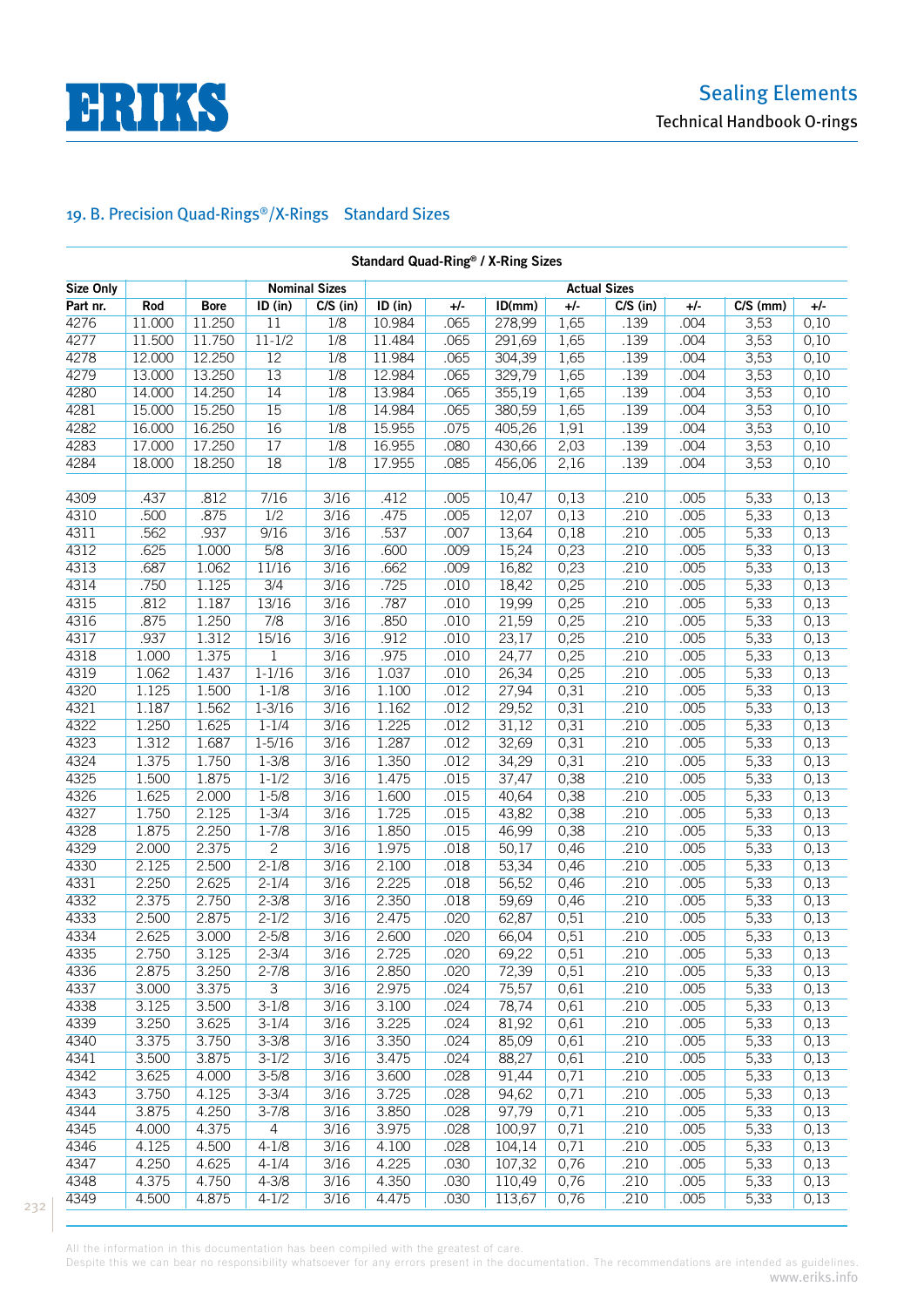

| <b>Size Only</b><br><b>Nominal Sizes</b><br><b>Actual Sizes</b><br>$C/S$ (in)<br>ID (in)<br>$+/-$<br>$+/-$<br>$C/S$ (in)<br>$+/-$<br>Part nr.<br>Rod<br><b>Bore</b><br>ID (in)<br>ID(mm)<br>$C/S$ (mm)<br>$+/-$<br>$4 - 5/8$<br>.030<br>0,76<br>4350<br>4.625<br>3/16<br>4.600<br>.210<br>.005<br>5,33<br>0,13<br>5.000<br>116,84<br>5,33<br>4351<br>4.750<br>5.125<br>$4 - 3/4$<br>3/16<br>4.725<br>.030<br>120,02<br>.210<br>.005<br>0,13<br>0,76<br>4352<br>4.875<br>5.250<br>$4 - 7/8$<br>3/16<br>4.850<br>.030<br>0,76<br>.210<br>.005<br>5,33<br>0,13<br>123,19<br>4353<br>5.375<br>5<br>3/16<br>4.975<br>.037<br>0,94<br>.210<br>.005<br>5,33<br>0,13<br>5.000<br>126,37<br>.037<br>4354<br>5.500<br>$5 - 1/8$<br>3/16<br>5.100<br>0,94<br>.210<br>.005<br>5,33<br>0,13<br>5.125<br>129,54<br>$5 - 1/4$<br>5.225<br>.037<br>4355<br>5.250<br>5.625<br>3/16<br>0,94<br>.210<br>.005<br>5,33<br>132,72<br>0,13<br>.037<br>4356<br>5.375<br>$5 - 3/8$<br>3/16<br>5.350<br>135,89<br>.210<br>.005<br>5,33<br>5.750<br>0,94<br>0,13<br>.037<br>4357<br>5.500<br>5.875<br>$5 - 1/2$<br>3/16<br>5.475<br>139,07<br>.210<br>.005<br>5,33<br>0,94<br>0,13<br>.037<br>4358<br>5.625<br>6.000<br>$5 - 5/8$<br>3/16<br>5.600<br>142,24<br>0,94<br>.210<br>.005<br>5,33<br>0,13<br>.037<br>4359<br>5.750<br>6.125<br>$5 - 3/4$<br>3/16<br>5.725<br>145,42<br>0,94<br>.210<br>.005<br>5,33<br>0,13<br>5.850<br>.037<br>4360<br>5.875<br>6.250<br>$5 - 7/8$<br>3/16<br>148,59<br>0,94<br>.210<br>.005<br>5,33<br>0,13<br>$\overline{6}$<br>4361<br>6.000<br>6.375<br>3/16<br>5.975<br>.037<br>.210<br>.005<br>5,33<br>0,13<br>151,77<br>0,94<br>4362<br>6.250<br>6.625<br>$6 - 1/4$<br>3/16<br>6.225<br>.040<br>.210<br>.005<br>5,33<br>0,13<br>158,12<br>1,02<br>4363<br>$6 - 1/2$<br>3/16<br>6.475<br>.040<br>.210<br>.005<br>5,33<br>0,13<br>6.500<br>6.875<br>164,47<br>1,02<br>4364<br>6.750<br>7.125<br>$6 - 3/4$<br>3/16<br>6.725<br>.040<br>.210<br>.005<br>5,33<br>170,82<br>1,02<br>0,13<br>$\overline{7}$<br>4365<br>7.375<br>3/16<br>6.975<br>.040<br>1,02<br>.210<br>.005<br>5,33<br>7.000<br>177,17<br>0,13<br>4366<br>7.250<br>7.625<br>$7 - 1/4$<br>3/16<br>7.225<br>.045<br>183,52<br>.210<br>.005<br>5,33<br>1,14<br>0,13<br>4367<br>7.500<br>7.875<br>$7 - 1/2$<br>3/16<br>7.475<br>.045<br>189,87<br>1,14<br>.210<br>.005<br>5,33<br>0,13<br>$7 - 3/4$<br>7.725<br>4368<br>7.750<br>8.125<br>3/16<br>.045<br>196,22<br>.210<br>.005<br>5,33<br>0,13<br>1,14<br>$\overline{8}$<br>.045<br>.210<br>4369<br>8.000<br>8.375<br>3/16<br>7.975<br>202,57<br>1,14<br>.005<br>5,33<br>0,13<br>4370<br>8.250<br>8.625<br>$8 - 1/4$<br>3/16<br>8.225<br>.050<br>208,92<br>1,27<br>.210<br>.005<br>5,33<br>0,13<br>4371<br>8.875<br>$8 - 1/2$<br>3/16<br>8.475<br>.050<br>1,27<br>.210<br>.005<br>5,33<br>0,13<br>8.500<br>215,27<br>.050<br>4372<br>8.750<br>9.125<br>$8 - 3/4$<br>3/16<br>8.725<br>1,27<br>.210<br>.005<br>5,33<br>0,13<br>221,62<br>4373<br>9.000<br>9.375<br>9<br>3/16<br>8.975<br>.050<br>1,27<br>.210<br>.005<br>5,33<br>227,97<br>0,13<br>4374<br>9.225<br>9.250<br>9.625<br>$9 - 1/4$<br>3/16<br>.055<br>0,14<br>.210<br>.005<br>5,33<br>234,32<br>0,13<br>4375<br>9.500<br>9.875<br>$9 - 1/2$<br>3/16<br>9.475<br>.055<br>240,67<br>0,14<br>.210<br>.005<br>5,33<br>0,13<br>4376<br>9.750<br>10.125<br>$9 - 3/4$<br>3/16<br>9.725<br>.055<br>247,02<br>.210<br>.005<br>5,33<br>0,13<br>0,14<br>9.975<br>4377<br>10.000<br>10.375<br>10<br>3/16<br>.055<br>253,37<br>.210<br>.005<br>5,33<br>0,13<br>0,14<br>3/16<br>.210<br>4378<br>10.500<br>10.875<br>$10 - 1/2$<br>10.475<br>.060<br>266,07<br>1,52<br>.005<br>5,33<br>0,13<br>4379<br>11.000<br>11.375<br>11<br>3/16<br>10.975<br>.060<br>1,52<br>.210<br>.005<br>5,33<br>0,13<br>278,77<br>4380<br>11.500<br>11.875<br>$11 - 1/2$<br>3/16<br>11.475<br>.065<br>291,47<br>.210<br>.005<br>5,33<br>0,13<br>1,65<br>4381<br>12.375<br>12<br>3/16<br>11.975<br>.065<br>1,65<br>.210<br>.005<br>5,33<br>12.000<br>304,17<br>0,13<br>4382<br>13.000<br>13.375<br>13<br>3/16<br>12.975<br>.065<br>329,57<br>.210<br>.005<br>5,33<br>1,65<br>0,13<br>4383<br>14.375<br>14<br>3/16<br>13.975<br>.070<br>.210<br>5,33<br>14.000<br>354,97<br>1,78<br>.005<br>0,13<br>4384<br>15.000<br>15.375<br>15<br>3/16<br>14.975<br>.070<br>380,37<br>1,78<br>.210<br>.005<br>5,33<br>0,13<br>4385<br>16.375<br>16<br>3/16<br>15.955<br>.075<br>.005<br>5,33<br>0,13<br>16.000<br>405,26<br>1,91<br>.210<br>4386<br>17.000<br>17.375<br>3/16<br>16.955<br>430,66<br>2,03<br>.210<br>5,33<br>0,13<br>17<br>.080<br>.005<br>4387<br>18.000<br>18.375<br>18<br>3/16<br>.085<br>456,06<br>2,16<br>.005<br>5,33<br>0,13<br>17.955<br>.210<br>4388<br>19.375<br>19.000<br>19<br>3/16<br>18.955<br>.090<br>481,41<br>2,29<br>.210<br>.005<br>5,33<br>0,13<br>4389<br>.095<br>20.000<br>20.375<br>20<br>3/16<br>19.955<br>506,81<br>2,41<br>.210<br>.005<br>5,33<br>0,13<br>4390<br>21.375<br>20.955<br>.095<br>5,33<br>21.000<br>21<br>3/16<br>532,21<br>2,41<br>.210<br>.005<br>0,13<br>4391<br>22.000<br>22.375<br>22<br>3/16<br>21.955<br>.100<br>.210<br>5,33<br>557,61<br>2,54<br>.005<br>0,13<br>4392<br>23.375<br>23<br>3/16<br>.105<br>582,68<br>23.000<br>22.940<br>2,67<br>.210<br>.005<br>5,33<br>0,13<br>4393<br>24.000<br>24.375<br>24<br>.110<br>2,79<br>.005<br>5,33<br>0,13<br>3/16<br>23.940<br>608,08<br>.210<br>4394<br>25.000<br>25.375<br>25<br>633,48<br>2,92<br>.005<br>5,33<br>0,13<br>3/16<br>24.940<br>.115<br>.210<br>4395<br>26.000<br>26.375<br>26<br>3/16<br>.120<br>658,88<br>.210<br>0,13<br>25.940<br>3,05<br>.005<br>5,33<br>4425<br>0,15<br>4.500<br>5.000<br>$4 - 1/2$<br>1/4<br>4.475<br>.033<br>113,67<br>0,84<br>.275<br>.006<br>6,99<br>.033<br>4426<br>4.625<br>5.125<br>$4 - 5/8$<br>4.600<br>.275<br>.006<br>0,15<br>1/4<br>116,84<br>0,84<br>6,99<br>4427<br>4.750<br>5.250<br>$4 - 3/4$<br>4.725<br>.033<br>.275<br>.006<br>1/4<br>120,02<br>0,84<br>6,99<br>0,15<br>4428<br>4.875<br>5.375<br>$4 - 7/8$<br>4.850<br>.033<br>.275<br>1/4<br>123,19<br>0,84<br>.006<br>6,99<br>0,15 | Standard Quad-Ring® / X-Ring Sizes |  |  |  |  |  |  |  |  |  |  |  |  |  |
|------------------------------------------------------------------------------------------------------------------------------------------------------------------------------------------------------------------------------------------------------------------------------------------------------------------------------------------------------------------------------------------------------------------------------------------------------------------------------------------------------------------------------------------------------------------------------------------------------------------------------------------------------------------------------------------------------------------------------------------------------------------------------------------------------------------------------------------------------------------------------------------------------------------------------------------------------------------------------------------------------------------------------------------------------------------------------------------------------------------------------------------------------------------------------------------------------------------------------------------------------------------------------------------------------------------------------------------------------------------------------------------------------------------------------------------------------------------------------------------------------------------------------------------------------------------------------------------------------------------------------------------------------------------------------------------------------------------------------------------------------------------------------------------------------------------------------------------------------------------------------------------------------------------------------------------------------------------------------------------------------------------------------------------------------------------------------------------------------------------------------------------------------------------------------------------------------------------------------------------------------------------------------------------------------------------------------------------------------------------------------------------------------------------------------------------------------------------------------------------------------------------------------------------------------------------------------------------------------------------------------------------------------------------------------------------------------------------------------------------------------------------------------------------------------------------------------------------------------------------------------------------------------------------------------------------------------------------------------------------------------------------------------------------------------------------------------------------------------------------------------------------------------------------------------------------------------------------------------------------------------------------------------------------------------------------------------------------------------------------------------------------------------------------------------------------------------------------------------------------------------------------------------------------------------------------------------------------------------------------------------------------------------------------------------------------------------------------------------------------------------------------------------------------------------------------------------------------------------------------------------------------------------------------------------------------------------------------------------------------------------------------------------------------------------------------------------------------------------------------------------------------------------------------------------------------------------------------------------------------------------------------------------------------------------------------------------------------------------------------------------------------------------------------------------------------------------------------------------------------------------------------------------------------------------------------------------------------------------------------------------------------------------------------------------------------------------------------------------------------------------------------------------------------------------------------------------------------------------------------------------------------------------------------------------------------------------------------------------------------------------------------------------------------------------------------------------------------------------------------------------------------------------------------------------------------------------------------------------------------------------------------------------------------------------------------------------------------------------------------------------------------------------------------------------------------------------------------------------------------------------------------------------------------------------------------------------------------------------------------------------------------------------------------------------------------------------------------------------------------------------------------------------------------------------------------------------------------------------------------------------------------------------------------------------------------------------------------------------------------------------------------------------------------------------------------------------------|------------------------------------|--|--|--|--|--|--|--|--|--|--|--|--|--|
|                                                                                                                                                                                                                                                                                                                                                                                                                                                                                                                                                                                                                                                                                                                                                                                                                                                                                                                                                                                                                                                                                                                                                                                                                                                                                                                                                                                                                                                                                                                                                                                                                                                                                                                                                                                                                                                                                                                                                                                                                                                                                                                                                                                                                                                                                                                                                                                                                                                                                                                                                                                                                                                                                                                                                                                                                                                                                                                                                                                                                                                                                                                                                                                                                                                                                                                                                                                                                                                                                                                                                                                                                                                                                                                                                                                                                                                                                                                                                                                                                                                                                                                                                                                                                                                                                                                                                                                                                                                                                                                                                                                                                                                                                                                                                                                                                                                                                                                                                                                                                                                                                                                                                                                                                                                                                                                                                                                                                                                                                                                                                                                                                                                                                                                                                                                                                                                                                                                                                                                                                                                                                    |                                    |  |  |  |  |  |  |  |  |  |  |  |  |  |
|                                                                                                                                                                                                                                                                                                                                                                                                                                                                                                                                                                                                                                                                                                                                                                                                                                                                                                                                                                                                                                                                                                                                                                                                                                                                                                                                                                                                                                                                                                                                                                                                                                                                                                                                                                                                                                                                                                                                                                                                                                                                                                                                                                                                                                                                                                                                                                                                                                                                                                                                                                                                                                                                                                                                                                                                                                                                                                                                                                                                                                                                                                                                                                                                                                                                                                                                                                                                                                                                                                                                                                                                                                                                                                                                                                                                                                                                                                                                                                                                                                                                                                                                                                                                                                                                                                                                                                                                                                                                                                                                                                                                                                                                                                                                                                                                                                                                                                                                                                                                                                                                                                                                                                                                                                                                                                                                                                                                                                                                                                                                                                                                                                                                                                                                                                                                                                                                                                                                                                                                                                                                                    |                                    |  |  |  |  |  |  |  |  |  |  |  |  |  |
|                                                                                                                                                                                                                                                                                                                                                                                                                                                                                                                                                                                                                                                                                                                                                                                                                                                                                                                                                                                                                                                                                                                                                                                                                                                                                                                                                                                                                                                                                                                                                                                                                                                                                                                                                                                                                                                                                                                                                                                                                                                                                                                                                                                                                                                                                                                                                                                                                                                                                                                                                                                                                                                                                                                                                                                                                                                                                                                                                                                                                                                                                                                                                                                                                                                                                                                                                                                                                                                                                                                                                                                                                                                                                                                                                                                                                                                                                                                                                                                                                                                                                                                                                                                                                                                                                                                                                                                                                                                                                                                                                                                                                                                                                                                                                                                                                                                                                                                                                                                                                                                                                                                                                                                                                                                                                                                                                                                                                                                                                                                                                                                                                                                                                                                                                                                                                                                                                                                                                                                                                                                                                    |                                    |  |  |  |  |  |  |  |  |  |  |  |  |  |
|                                                                                                                                                                                                                                                                                                                                                                                                                                                                                                                                                                                                                                                                                                                                                                                                                                                                                                                                                                                                                                                                                                                                                                                                                                                                                                                                                                                                                                                                                                                                                                                                                                                                                                                                                                                                                                                                                                                                                                                                                                                                                                                                                                                                                                                                                                                                                                                                                                                                                                                                                                                                                                                                                                                                                                                                                                                                                                                                                                                                                                                                                                                                                                                                                                                                                                                                                                                                                                                                                                                                                                                                                                                                                                                                                                                                                                                                                                                                                                                                                                                                                                                                                                                                                                                                                                                                                                                                                                                                                                                                                                                                                                                                                                                                                                                                                                                                                                                                                                                                                                                                                                                                                                                                                                                                                                                                                                                                                                                                                                                                                                                                                                                                                                                                                                                                                                                                                                                                                                                                                                                                                    |                                    |  |  |  |  |  |  |  |  |  |  |  |  |  |
|                                                                                                                                                                                                                                                                                                                                                                                                                                                                                                                                                                                                                                                                                                                                                                                                                                                                                                                                                                                                                                                                                                                                                                                                                                                                                                                                                                                                                                                                                                                                                                                                                                                                                                                                                                                                                                                                                                                                                                                                                                                                                                                                                                                                                                                                                                                                                                                                                                                                                                                                                                                                                                                                                                                                                                                                                                                                                                                                                                                                                                                                                                                                                                                                                                                                                                                                                                                                                                                                                                                                                                                                                                                                                                                                                                                                                                                                                                                                                                                                                                                                                                                                                                                                                                                                                                                                                                                                                                                                                                                                                                                                                                                                                                                                                                                                                                                                                                                                                                                                                                                                                                                                                                                                                                                                                                                                                                                                                                                                                                                                                                                                                                                                                                                                                                                                                                                                                                                                                                                                                                                                                    |                                    |  |  |  |  |  |  |  |  |  |  |  |  |  |
|                                                                                                                                                                                                                                                                                                                                                                                                                                                                                                                                                                                                                                                                                                                                                                                                                                                                                                                                                                                                                                                                                                                                                                                                                                                                                                                                                                                                                                                                                                                                                                                                                                                                                                                                                                                                                                                                                                                                                                                                                                                                                                                                                                                                                                                                                                                                                                                                                                                                                                                                                                                                                                                                                                                                                                                                                                                                                                                                                                                                                                                                                                                                                                                                                                                                                                                                                                                                                                                                                                                                                                                                                                                                                                                                                                                                                                                                                                                                                                                                                                                                                                                                                                                                                                                                                                                                                                                                                                                                                                                                                                                                                                                                                                                                                                                                                                                                                                                                                                                                                                                                                                                                                                                                                                                                                                                                                                                                                                                                                                                                                                                                                                                                                                                                                                                                                                                                                                                                                                                                                                                                                    |                                    |  |  |  |  |  |  |  |  |  |  |  |  |  |
|                                                                                                                                                                                                                                                                                                                                                                                                                                                                                                                                                                                                                                                                                                                                                                                                                                                                                                                                                                                                                                                                                                                                                                                                                                                                                                                                                                                                                                                                                                                                                                                                                                                                                                                                                                                                                                                                                                                                                                                                                                                                                                                                                                                                                                                                                                                                                                                                                                                                                                                                                                                                                                                                                                                                                                                                                                                                                                                                                                                                                                                                                                                                                                                                                                                                                                                                                                                                                                                                                                                                                                                                                                                                                                                                                                                                                                                                                                                                                                                                                                                                                                                                                                                                                                                                                                                                                                                                                                                                                                                                                                                                                                                                                                                                                                                                                                                                                                                                                                                                                                                                                                                                                                                                                                                                                                                                                                                                                                                                                                                                                                                                                                                                                                                                                                                                                                                                                                                                                                                                                                                                                    |                                    |  |  |  |  |  |  |  |  |  |  |  |  |  |
|                                                                                                                                                                                                                                                                                                                                                                                                                                                                                                                                                                                                                                                                                                                                                                                                                                                                                                                                                                                                                                                                                                                                                                                                                                                                                                                                                                                                                                                                                                                                                                                                                                                                                                                                                                                                                                                                                                                                                                                                                                                                                                                                                                                                                                                                                                                                                                                                                                                                                                                                                                                                                                                                                                                                                                                                                                                                                                                                                                                                                                                                                                                                                                                                                                                                                                                                                                                                                                                                                                                                                                                                                                                                                                                                                                                                                                                                                                                                                                                                                                                                                                                                                                                                                                                                                                                                                                                                                                                                                                                                                                                                                                                                                                                                                                                                                                                                                                                                                                                                                                                                                                                                                                                                                                                                                                                                                                                                                                                                                                                                                                                                                                                                                                                                                                                                                                                                                                                                                                                                                                                                                    |                                    |  |  |  |  |  |  |  |  |  |  |  |  |  |
|                                                                                                                                                                                                                                                                                                                                                                                                                                                                                                                                                                                                                                                                                                                                                                                                                                                                                                                                                                                                                                                                                                                                                                                                                                                                                                                                                                                                                                                                                                                                                                                                                                                                                                                                                                                                                                                                                                                                                                                                                                                                                                                                                                                                                                                                                                                                                                                                                                                                                                                                                                                                                                                                                                                                                                                                                                                                                                                                                                                                                                                                                                                                                                                                                                                                                                                                                                                                                                                                                                                                                                                                                                                                                                                                                                                                                                                                                                                                                                                                                                                                                                                                                                                                                                                                                                                                                                                                                                                                                                                                                                                                                                                                                                                                                                                                                                                                                                                                                                                                                                                                                                                                                                                                                                                                                                                                                                                                                                                                                                                                                                                                                                                                                                                                                                                                                                                                                                                                                                                                                                                                                    |                                    |  |  |  |  |  |  |  |  |  |  |  |  |  |
|                                                                                                                                                                                                                                                                                                                                                                                                                                                                                                                                                                                                                                                                                                                                                                                                                                                                                                                                                                                                                                                                                                                                                                                                                                                                                                                                                                                                                                                                                                                                                                                                                                                                                                                                                                                                                                                                                                                                                                                                                                                                                                                                                                                                                                                                                                                                                                                                                                                                                                                                                                                                                                                                                                                                                                                                                                                                                                                                                                                                                                                                                                                                                                                                                                                                                                                                                                                                                                                                                                                                                                                                                                                                                                                                                                                                                                                                                                                                                                                                                                                                                                                                                                                                                                                                                                                                                                                                                                                                                                                                                                                                                                                                                                                                                                                                                                                                                                                                                                                                                                                                                                                                                                                                                                                                                                                                                                                                                                                                                                                                                                                                                                                                                                                                                                                                                                                                                                                                                                                                                                                                                    |                                    |  |  |  |  |  |  |  |  |  |  |  |  |  |
|                                                                                                                                                                                                                                                                                                                                                                                                                                                                                                                                                                                                                                                                                                                                                                                                                                                                                                                                                                                                                                                                                                                                                                                                                                                                                                                                                                                                                                                                                                                                                                                                                                                                                                                                                                                                                                                                                                                                                                                                                                                                                                                                                                                                                                                                                                                                                                                                                                                                                                                                                                                                                                                                                                                                                                                                                                                                                                                                                                                                                                                                                                                                                                                                                                                                                                                                                                                                                                                                                                                                                                                                                                                                                                                                                                                                                                                                                                                                                                                                                                                                                                                                                                                                                                                                                                                                                                                                                                                                                                                                                                                                                                                                                                                                                                                                                                                                                                                                                                                                                                                                                                                                                                                                                                                                                                                                                                                                                                                                                                                                                                                                                                                                                                                                                                                                                                                                                                                                                                                                                                                                                    |                                    |  |  |  |  |  |  |  |  |  |  |  |  |  |
|                                                                                                                                                                                                                                                                                                                                                                                                                                                                                                                                                                                                                                                                                                                                                                                                                                                                                                                                                                                                                                                                                                                                                                                                                                                                                                                                                                                                                                                                                                                                                                                                                                                                                                                                                                                                                                                                                                                                                                                                                                                                                                                                                                                                                                                                                                                                                                                                                                                                                                                                                                                                                                                                                                                                                                                                                                                                                                                                                                                                                                                                                                                                                                                                                                                                                                                                                                                                                                                                                                                                                                                                                                                                                                                                                                                                                                                                                                                                                                                                                                                                                                                                                                                                                                                                                                                                                                                                                                                                                                                                                                                                                                                                                                                                                                                                                                                                                                                                                                                                                                                                                                                                                                                                                                                                                                                                                                                                                                                                                                                                                                                                                                                                                                                                                                                                                                                                                                                                                                                                                                                                                    |                                    |  |  |  |  |  |  |  |  |  |  |  |  |  |
|                                                                                                                                                                                                                                                                                                                                                                                                                                                                                                                                                                                                                                                                                                                                                                                                                                                                                                                                                                                                                                                                                                                                                                                                                                                                                                                                                                                                                                                                                                                                                                                                                                                                                                                                                                                                                                                                                                                                                                                                                                                                                                                                                                                                                                                                                                                                                                                                                                                                                                                                                                                                                                                                                                                                                                                                                                                                                                                                                                                                                                                                                                                                                                                                                                                                                                                                                                                                                                                                                                                                                                                                                                                                                                                                                                                                                                                                                                                                                                                                                                                                                                                                                                                                                                                                                                                                                                                                                                                                                                                                                                                                                                                                                                                                                                                                                                                                                                                                                                                                                                                                                                                                                                                                                                                                                                                                                                                                                                                                                                                                                                                                                                                                                                                                                                                                                                                                                                                                                                                                                                                                                    |                                    |  |  |  |  |  |  |  |  |  |  |  |  |  |
|                                                                                                                                                                                                                                                                                                                                                                                                                                                                                                                                                                                                                                                                                                                                                                                                                                                                                                                                                                                                                                                                                                                                                                                                                                                                                                                                                                                                                                                                                                                                                                                                                                                                                                                                                                                                                                                                                                                                                                                                                                                                                                                                                                                                                                                                                                                                                                                                                                                                                                                                                                                                                                                                                                                                                                                                                                                                                                                                                                                                                                                                                                                                                                                                                                                                                                                                                                                                                                                                                                                                                                                                                                                                                                                                                                                                                                                                                                                                                                                                                                                                                                                                                                                                                                                                                                                                                                                                                                                                                                                                                                                                                                                                                                                                                                                                                                                                                                                                                                                                                                                                                                                                                                                                                                                                                                                                                                                                                                                                                                                                                                                                                                                                                                                                                                                                                                                                                                                                                                                                                                                                                    |                                    |  |  |  |  |  |  |  |  |  |  |  |  |  |
|                                                                                                                                                                                                                                                                                                                                                                                                                                                                                                                                                                                                                                                                                                                                                                                                                                                                                                                                                                                                                                                                                                                                                                                                                                                                                                                                                                                                                                                                                                                                                                                                                                                                                                                                                                                                                                                                                                                                                                                                                                                                                                                                                                                                                                                                                                                                                                                                                                                                                                                                                                                                                                                                                                                                                                                                                                                                                                                                                                                                                                                                                                                                                                                                                                                                                                                                                                                                                                                                                                                                                                                                                                                                                                                                                                                                                                                                                                                                                                                                                                                                                                                                                                                                                                                                                                                                                                                                                                                                                                                                                                                                                                                                                                                                                                                                                                                                                                                                                                                                                                                                                                                                                                                                                                                                                                                                                                                                                                                                                                                                                                                                                                                                                                                                                                                                                                                                                                                                                                                                                                                                                    |                                    |  |  |  |  |  |  |  |  |  |  |  |  |  |
|                                                                                                                                                                                                                                                                                                                                                                                                                                                                                                                                                                                                                                                                                                                                                                                                                                                                                                                                                                                                                                                                                                                                                                                                                                                                                                                                                                                                                                                                                                                                                                                                                                                                                                                                                                                                                                                                                                                                                                                                                                                                                                                                                                                                                                                                                                                                                                                                                                                                                                                                                                                                                                                                                                                                                                                                                                                                                                                                                                                                                                                                                                                                                                                                                                                                                                                                                                                                                                                                                                                                                                                                                                                                                                                                                                                                                                                                                                                                                                                                                                                                                                                                                                                                                                                                                                                                                                                                                                                                                                                                                                                                                                                                                                                                                                                                                                                                                                                                                                                                                                                                                                                                                                                                                                                                                                                                                                                                                                                                                                                                                                                                                                                                                                                                                                                                                                                                                                                                                                                                                                                                                    |                                    |  |  |  |  |  |  |  |  |  |  |  |  |  |
|                                                                                                                                                                                                                                                                                                                                                                                                                                                                                                                                                                                                                                                                                                                                                                                                                                                                                                                                                                                                                                                                                                                                                                                                                                                                                                                                                                                                                                                                                                                                                                                                                                                                                                                                                                                                                                                                                                                                                                                                                                                                                                                                                                                                                                                                                                                                                                                                                                                                                                                                                                                                                                                                                                                                                                                                                                                                                                                                                                                                                                                                                                                                                                                                                                                                                                                                                                                                                                                                                                                                                                                                                                                                                                                                                                                                                                                                                                                                                                                                                                                                                                                                                                                                                                                                                                                                                                                                                                                                                                                                                                                                                                                                                                                                                                                                                                                                                                                                                                                                                                                                                                                                                                                                                                                                                                                                                                                                                                                                                                                                                                                                                                                                                                                                                                                                                                                                                                                                                                                                                                                                                    |                                    |  |  |  |  |  |  |  |  |  |  |  |  |  |
|                                                                                                                                                                                                                                                                                                                                                                                                                                                                                                                                                                                                                                                                                                                                                                                                                                                                                                                                                                                                                                                                                                                                                                                                                                                                                                                                                                                                                                                                                                                                                                                                                                                                                                                                                                                                                                                                                                                                                                                                                                                                                                                                                                                                                                                                                                                                                                                                                                                                                                                                                                                                                                                                                                                                                                                                                                                                                                                                                                                                                                                                                                                                                                                                                                                                                                                                                                                                                                                                                                                                                                                                                                                                                                                                                                                                                                                                                                                                                                                                                                                                                                                                                                                                                                                                                                                                                                                                                                                                                                                                                                                                                                                                                                                                                                                                                                                                                                                                                                                                                                                                                                                                                                                                                                                                                                                                                                                                                                                                                                                                                                                                                                                                                                                                                                                                                                                                                                                                                                                                                                                                                    |                                    |  |  |  |  |  |  |  |  |  |  |  |  |  |
|                                                                                                                                                                                                                                                                                                                                                                                                                                                                                                                                                                                                                                                                                                                                                                                                                                                                                                                                                                                                                                                                                                                                                                                                                                                                                                                                                                                                                                                                                                                                                                                                                                                                                                                                                                                                                                                                                                                                                                                                                                                                                                                                                                                                                                                                                                                                                                                                                                                                                                                                                                                                                                                                                                                                                                                                                                                                                                                                                                                                                                                                                                                                                                                                                                                                                                                                                                                                                                                                                                                                                                                                                                                                                                                                                                                                                                                                                                                                                                                                                                                                                                                                                                                                                                                                                                                                                                                                                                                                                                                                                                                                                                                                                                                                                                                                                                                                                                                                                                                                                                                                                                                                                                                                                                                                                                                                                                                                                                                                                                                                                                                                                                                                                                                                                                                                                                                                                                                                                                                                                                                                                    |                                    |  |  |  |  |  |  |  |  |  |  |  |  |  |
|                                                                                                                                                                                                                                                                                                                                                                                                                                                                                                                                                                                                                                                                                                                                                                                                                                                                                                                                                                                                                                                                                                                                                                                                                                                                                                                                                                                                                                                                                                                                                                                                                                                                                                                                                                                                                                                                                                                                                                                                                                                                                                                                                                                                                                                                                                                                                                                                                                                                                                                                                                                                                                                                                                                                                                                                                                                                                                                                                                                                                                                                                                                                                                                                                                                                                                                                                                                                                                                                                                                                                                                                                                                                                                                                                                                                                                                                                                                                                                                                                                                                                                                                                                                                                                                                                                                                                                                                                                                                                                                                                                                                                                                                                                                                                                                                                                                                                                                                                                                                                                                                                                                                                                                                                                                                                                                                                                                                                                                                                                                                                                                                                                                                                                                                                                                                                                                                                                                                                                                                                                                                                    |                                    |  |  |  |  |  |  |  |  |  |  |  |  |  |
|                                                                                                                                                                                                                                                                                                                                                                                                                                                                                                                                                                                                                                                                                                                                                                                                                                                                                                                                                                                                                                                                                                                                                                                                                                                                                                                                                                                                                                                                                                                                                                                                                                                                                                                                                                                                                                                                                                                                                                                                                                                                                                                                                                                                                                                                                                                                                                                                                                                                                                                                                                                                                                                                                                                                                                                                                                                                                                                                                                                                                                                                                                                                                                                                                                                                                                                                                                                                                                                                                                                                                                                                                                                                                                                                                                                                                                                                                                                                                                                                                                                                                                                                                                                                                                                                                                                                                                                                                                                                                                                                                                                                                                                                                                                                                                                                                                                                                                                                                                                                                                                                                                                                                                                                                                                                                                                                                                                                                                                                                                                                                                                                                                                                                                                                                                                                                                                                                                                                                                                                                                                                                    |                                    |  |  |  |  |  |  |  |  |  |  |  |  |  |
|                                                                                                                                                                                                                                                                                                                                                                                                                                                                                                                                                                                                                                                                                                                                                                                                                                                                                                                                                                                                                                                                                                                                                                                                                                                                                                                                                                                                                                                                                                                                                                                                                                                                                                                                                                                                                                                                                                                                                                                                                                                                                                                                                                                                                                                                                                                                                                                                                                                                                                                                                                                                                                                                                                                                                                                                                                                                                                                                                                                                                                                                                                                                                                                                                                                                                                                                                                                                                                                                                                                                                                                                                                                                                                                                                                                                                                                                                                                                                                                                                                                                                                                                                                                                                                                                                                                                                                                                                                                                                                                                                                                                                                                                                                                                                                                                                                                                                                                                                                                                                                                                                                                                                                                                                                                                                                                                                                                                                                                                                                                                                                                                                                                                                                                                                                                                                                                                                                                                                                                                                                                                                    |                                    |  |  |  |  |  |  |  |  |  |  |  |  |  |
|                                                                                                                                                                                                                                                                                                                                                                                                                                                                                                                                                                                                                                                                                                                                                                                                                                                                                                                                                                                                                                                                                                                                                                                                                                                                                                                                                                                                                                                                                                                                                                                                                                                                                                                                                                                                                                                                                                                                                                                                                                                                                                                                                                                                                                                                                                                                                                                                                                                                                                                                                                                                                                                                                                                                                                                                                                                                                                                                                                                                                                                                                                                                                                                                                                                                                                                                                                                                                                                                                                                                                                                                                                                                                                                                                                                                                                                                                                                                                                                                                                                                                                                                                                                                                                                                                                                                                                                                                                                                                                                                                                                                                                                                                                                                                                                                                                                                                                                                                                                                                                                                                                                                                                                                                                                                                                                                                                                                                                                                                                                                                                                                                                                                                                                                                                                                                                                                                                                                                                                                                                                                                    |                                    |  |  |  |  |  |  |  |  |  |  |  |  |  |
|                                                                                                                                                                                                                                                                                                                                                                                                                                                                                                                                                                                                                                                                                                                                                                                                                                                                                                                                                                                                                                                                                                                                                                                                                                                                                                                                                                                                                                                                                                                                                                                                                                                                                                                                                                                                                                                                                                                                                                                                                                                                                                                                                                                                                                                                                                                                                                                                                                                                                                                                                                                                                                                                                                                                                                                                                                                                                                                                                                                                                                                                                                                                                                                                                                                                                                                                                                                                                                                                                                                                                                                                                                                                                                                                                                                                                                                                                                                                                                                                                                                                                                                                                                                                                                                                                                                                                                                                                                                                                                                                                                                                                                                                                                                                                                                                                                                                                                                                                                                                                                                                                                                                                                                                                                                                                                                                                                                                                                                                                                                                                                                                                                                                                                                                                                                                                                                                                                                                                                                                                                                                                    |                                    |  |  |  |  |  |  |  |  |  |  |  |  |  |
|                                                                                                                                                                                                                                                                                                                                                                                                                                                                                                                                                                                                                                                                                                                                                                                                                                                                                                                                                                                                                                                                                                                                                                                                                                                                                                                                                                                                                                                                                                                                                                                                                                                                                                                                                                                                                                                                                                                                                                                                                                                                                                                                                                                                                                                                                                                                                                                                                                                                                                                                                                                                                                                                                                                                                                                                                                                                                                                                                                                                                                                                                                                                                                                                                                                                                                                                                                                                                                                                                                                                                                                                                                                                                                                                                                                                                                                                                                                                                                                                                                                                                                                                                                                                                                                                                                                                                                                                                                                                                                                                                                                                                                                                                                                                                                                                                                                                                                                                                                                                                                                                                                                                                                                                                                                                                                                                                                                                                                                                                                                                                                                                                                                                                                                                                                                                                                                                                                                                                                                                                                                                                    |                                    |  |  |  |  |  |  |  |  |  |  |  |  |  |
|                                                                                                                                                                                                                                                                                                                                                                                                                                                                                                                                                                                                                                                                                                                                                                                                                                                                                                                                                                                                                                                                                                                                                                                                                                                                                                                                                                                                                                                                                                                                                                                                                                                                                                                                                                                                                                                                                                                                                                                                                                                                                                                                                                                                                                                                                                                                                                                                                                                                                                                                                                                                                                                                                                                                                                                                                                                                                                                                                                                                                                                                                                                                                                                                                                                                                                                                                                                                                                                                                                                                                                                                                                                                                                                                                                                                                                                                                                                                                                                                                                                                                                                                                                                                                                                                                                                                                                                                                                                                                                                                                                                                                                                                                                                                                                                                                                                                                                                                                                                                                                                                                                                                                                                                                                                                                                                                                                                                                                                                                                                                                                                                                                                                                                                                                                                                                                                                                                                                                                                                                                                                                    |                                    |  |  |  |  |  |  |  |  |  |  |  |  |  |
|                                                                                                                                                                                                                                                                                                                                                                                                                                                                                                                                                                                                                                                                                                                                                                                                                                                                                                                                                                                                                                                                                                                                                                                                                                                                                                                                                                                                                                                                                                                                                                                                                                                                                                                                                                                                                                                                                                                                                                                                                                                                                                                                                                                                                                                                                                                                                                                                                                                                                                                                                                                                                                                                                                                                                                                                                                                                                                                                                                                                                                                                                                                                                                                                                                                                                                                                                                                                                                                                                                                                                                                                                                                                                                                                                                                                                                                                                                                                                                                                                                                                                                                                                                                                                                                                                                                                                                                                                                                                                                                                                                                                                                                                                                                                                                                                                                                                                                                                                                                                                                                                                                                                                                                                                                                                                                                                                                                                                                                                                                                                                                                                                                                                                                                                                                                                                                                                                                                                                                                                                                                                                    |                                    |  |  |  |  |  |  |  |  |  |  |  |  |  |
|                                                                                                                                                                                                                                                                                                                                                                                                                                                                                                                                                                                                                                                                                                                                                                                                                                                                                                                                                                                                                                                                                                                                                                                                                                                                                                                                                                                                                                                                                                                                                                                                                                                                                                                                                                                                                                                                                                                                                                                                                                                                                                                                                                                                                                                                                                                                                                                                                                                                                                                                                                                                                                                                                                                                                                                                                                                                                                                                                                                                                                                                                                                                                                                                                                                                                                                                                                                                                                                                                                                                                                                                                                                                                                                                                                                                                                                                                                                                                                                                                                                                                                                                                                                                                                                                                                                                                                                                                                                                                                                                                                                                                                                                                                                                                                                                                                                                                                                                                                                                                                                                                                                                                                                                                                                                                                                                                                                                                                                                                                                                                                                                                                                                                                                                                                                                                                                                                                                                                                                                                                                                                    |                                    |  |  |  |  |  |  |  |  |  |  |  |  |  |
|                                                                                                                                                                                                                                                                                                                                                                                                                                                                                                                                                                                                                                                                                                                                                                                                                                                                                                                                                                                                                                                                                                                                                                                                                                                                                                                                                                                                                                                                                                                                                                                                                                                                                                                                                                                                                                                                                                                                                                                                                                                                                                                                                                                                                                                                                                                                                                                                                                                                                                                                                                                                                                                                                                                                                                                                                                                                                                                                                                                                                                                                                                                                                                                                                                                                                                                                                                                                                                                                                                                                                                                                                                                                                                                                                                                                                                                                                                                                                                                                                                                                                                                                                                                                                                                                                                                                                                                                                                                                                                                                                                                                                                                                                                                                                                                                                                                                                                                                                                                                                                                                                                                                                                                                                                                                                                                                                                                                                                                                                                                                                                                                                                                                                                                                                                                                                                                                                                                                                                                                                                                                                    |                                    |  |  |  |  |  |  |  |  |  |  |  |  |  |
|                                                                                                                                                                                                                                                                                                                                                                                                                                                                                                                                                                                                                                                                                                                                                                                                                                                                                                                                                                                                                                                                                                                                                                                                                                                                                                                                                                                                                                                                                                                                                                                                                                                                                                                                                                                                                                                                                                                                                                                                                                                                                                                                                                                                                                                                                                                                                                                                                                                                                                                                                                                                                                                                                                                                                                                                                                                                                                                                                                                                                                                                                                                                                                                                                                                                                                                                                                                                                                                                                                                                                                                                                                                                                                                                                                                                                                                                                                                                                                                                                                                                                                                                                                                                                                                                                                                                                                                                                                                                                                                                                                                                                                                                                                                                                                                                                                                                                                                                                                                                                                                                                                                                                                                                                                                                                                                                                                                                                                                                                                                                                                                                                                                                                                                                                                                                                                                                                                                                                                                                                                                                                    |                                    |  |  |  |  |  |  |  |  |  |  |  |  |  |
|                                                                                                                                                                                                                                                                                                                                                                                                                                                                                                                                                                                                                                                                                                                                                                                                                                                                                                                                                                                                                                                                                                                                                                                                                                                                                                                                                                                                                                                                                                                                                                                                                                                                                                                                                                                                                                                                                                                                                                                                                                                                                                                                                                                                                                                                                                                                                                                                                                                                                                                                                                                                                                                                                                                                                                                                                                                                                                                                                                                                                                                                                                                                                                                                                                                                                                                                                                                                                                                                                                                                                                                                                                                                                                                                                                                                                                                                                                                                                                                                                                                                                                                                                                                                                                                                                                                                                                                                                                                                                                                                                                                                                                                                                                                                                                                                                                                                                                                                                                                                                                                                                                                                                                                                                                                                                                                                                                                                                                                                                                                                                                                                                                                                                                                                                                                                                                                                                                                                                                                                                                                                                    |                                    |  |  |  |  |  |  |  |  |  |  |  |  |  |
|                                                                                                                                                                                                                                                                                                                                                                                                                                                                                                                                                                                                                                                                                                                                                                                                                                                                                                                                                                                                                                                                                                                                                                                                                                                                                                                                                                                                                                                                                                                                                                                                                                                                                                                                                                                                                                                                                                                                                                                                                                                                                                                                                                                                                                                                                                                                                                                                                                                                                                                                                                                                                                                                                                                                                                                                                                                                                                                                                                                                                                                                                                                                                                                                                                                                                                                                                                                                                                                                                                                                                                                                                                                                                                                                                                                                                                                                                                                                                                                                                                                                                                                                                                                                                                                                                                                                                                                                                                                                                                                                                                                                                                                                                                                                                                                                                                                                                                                                                                                                                                                                                                                                                                                                                                                                                                                                                                                                                                                                                                                                                                                                                                                                                                                                                                                                                                                                                                                                                                                                                                                                                    |                                    |  |  |  |  |  |  |  |  |  |  |  |  |  |
|                                                                                                                                                                                                                                                                                                                                                                                                                                                                                                                                                                                                                                                                                                                                                                                                                                                                                                                                                                                                                                                                                                                                                                                                                                                                                                                                                                                                                                                                                                                                                                                                                                                                                                                                                                                                                                                                                                                                                                                                                                                                                                                                                                                                                                                                                                                                                                                                                                                                                                                                                                                                                                                                                                                                                                                                                                                                                                                                                                                                                                                                                                                                                                                                                                                                                                                                                                                                                                                                                                                                                                                                                                                                                                                                                                                                                                                                                                                                                                                                                                                                                                                                                                                                                                                                                                                                                                                                                                                                                                                                                                                                                                                                                                                                                                                                                                                                                                                                                                                                                                                                                                                                                                                                                                                                                                                                                                                                                                                                                                                                                                                                                                                                                                                                                                                                                                                                                                                                                                                                                                                                                    |                                    |  |  |  |  |  |  |  |  |  |  |  |  |  |
|                                                                                                                                                                                                                                                                                                                                                                                                                                                                                                                                                                                                                                                                                                                                                                                                                                                                                                                                                                                                                                                                                                                                                                                                                                                                                                                                                                                                                                                                                                                                                                                                                                                                                                                                                                                                                                                                                                                                                                                                                                                                                                                                                                                                                                                                                                                                                                                                                                                                                                                                                                                                                                                                                                                                                                                                                                                                                                                                                                                                                                                                                                                                                                                                                                                                                                                                                                                                                                                                                                                                                                                                                                                                                                                                                                                                                                                                                                                                                                                                                                                                                                                                                                                                                                                                                                                                                                                                                                                                                                                                                                                                                                                                                                                                                                                                                                                                                                                                                                                                                                                                                                                                                                                                                                                                                                                                                                                                                                                                                                                                                                                                                                                                                                                                                                                                                                                                                                                                                                                                                                                                                    |                                    |  |  |  |  |  |  |  |  |  |  |  |  |  |
|                                                                                                                                                                                                                                                                                                                                                                                                                                                                                                                                                                                                                                                                                                                                                                                                                                                                                                                                                                                                                                                                                                                                                                                                                                                                                                                                                                                                                                                                                                                                                                                                                                                                                                                                                                                                                                                                                                                                                                                                                                                                                                                                                                                                                                                                                                                                                                                                                                                                                                                                                                                                                                                                                                                                                                                                                                                                                                                                                                                                                                                                                                                                                                                                                                                                                                                                                                                                                                                                                                                                                                                                                                                                                                                                                                                                                                                                                                                                                                                                                                                                                                                                                                                                                                                                                                                                                                                                                                                                                                                                                                                                                                                                                                                                                                                                                                                                                                                                                                                                                                                                                                                                                                                                                                                                                                                                                                                                                                                                                                                                                                                                                                                                                                                                                                                                                                                                                                                                                                                                                                                                                    |                                    |  |  |  |  |  |  |  |  |  |  |  |  |  |
|                                                                                                                                                                                                                                                                                                                                                                                                                                                                                                                                                                                                                                                                                                                                                                                                                                                                                                                                                                                                                                                                                                                                                                                                                                                                                                                                                                                                                                                                                                                                                                                                                                                                                                                                                                                                                                                                                                                                                                                                                                                                                                                                                                                                                                                                                                                                                                                                                                                                                                                                                                                                                                                                                                                                                                                                                                                                                                                                                                                                                                                                                                                                                                                                                                                                                                                                                                                                                                                                                                                                                                                                                                                                                                                                                                                                                                                                                                                                                                                                                                                                                                                                                                                                                                                                                                                                                                                                                                                                                                                                                                                                                                                                                                                                                                                                                                                                                                                                                                                                                                                                                                                                                                                                                                                                                                                                                                                                                                                                                                                                                                                                                                                                                                                                                                                                                                                                                                                                                                                                                                                                                    |                                    |  |  |  |  |  |  |  |  |  |  |  |  |  |
|                                                                                                                                                                                                                                                                                                                                                                                                                                                                                                                                                                                                                                                                                                                                                                                                                                                                                                                                                                                                                                                                                                                                                                                                                                                                                                                                                                                                                                                                                                                                                                                                                                                                                                                                                                                                                                                                                                                                                                                                                                                                                                                                                                                                                                                                                                                                                                                                                                                                                                                                                                                                                                                                                                                                                                                                                                                                                                                                                                                                                                                                                                                                                                                                                                                                                                                                                                                                                                                                                                                                                                                                                                                                                                                                                                                                                                                                                                                                                                                                                                                                                                                                                                                                                                                                                                                                                                                                                                                                                                                                                                                                                                                                                                                                                                                                                                                                                                                                                                                                                                                                                                                                                                                                                                                                                                                                                                                                                                                                                                                                                                                                                                                                                                                                                                                                                                                                                                                                                                                                                                                                                    |                                    |  |  |  |  |  |  |  |  |  |  |  |  |  |
|                                                                                                                                                                                                                                                                                                                                                                                                                                                                                                                                                                                                                                                                                                                                                                                                                                                                                                                                                                                                                                                                                                                                                                                                                                                                                                                                                                                                                                                                                                                                                                                                                                                                                                                                                                                                                                                                                                                                                                                                                                                                                                                                                                                                                                                                                                                                                                                                                                                                                                                                                                                                                                                                                                                                                                                                                                                                                                                                                                                                                                                                                                                                                                                                                                                                                                                                                                                                                                                                                                                                                                                                                                                                                                                                                                                                                                                                                                                                                                                                                                                                                                                                                                                                                                                                                                                                                                                                                                                                                                                                                                                                                                                                                                                                                                                                                                                                                                                                                                                                                                                                                                                                                                                                                                                                                                                                                                                                                                                                                                                                                                                                                                                                                                                                                                                                                                                                                                                                                                                                                                                                                    |                                    |  |  |  |  |  |  |  |  |  |  |  |  |  |
|                                                                                                                                                                                                                                                                                                                                                                                                                                                                                                                                                                                                                                                                                                                                                                                                                                                                                                                                                                                                                                                                                                                                                                                                                                                                                                                                                                                                                                                                                                                                                                                                                                                                                                                                                                                                                                                                                                                                                                                                                                                                                                                                                                                                                                                                                                                                                                                                                                                                                                                                                                                                                                                                                                                                                                                                                                                                                                                                                                                                                                                                                                                                                                                                                                                                                                                                                                                                                                                                                                                                                                                                                                                                                                                                                                                                                                                                                                                                                                                                                                                                                                                                                                                                                                                                                                                                                                                                                                                                                                                                                                                                                                                                                                                                                                                                                                                                                                                                                                                                                                                                                                                                                                                                                                                                                                                                                                                                                                                                                                                                                                                                                                                                                                                                                                                                                                                                                                                                                                                                                                                                                    |                                    |  |  |  |  |  |  |  |  |  |  |  |  |  |
|                                                                                                                                                                                                                                                                                                                                                                                                                                                                                                                                                                                                                                                                                                                                                                                                                                                                                                                                                                                                                                                                                                                                                                                                                                                                                                                                                                                                                                                                                                                                                                                                                                                                                                                                                                                                                                                                                                                                                                                                                                                                                                                                                                                                                                                                                                                                                                                                                                                                                                                                                                                                                                                                                                                                                                                                                                                                                                                                                                                                                                                                                                                                                                                                                                                                                                                                                                                                                                                                                                                                                                                                                                                                                                                                                                                                                                                                                                                                                                                                                                                                                                                                                                                                                                                                                                                                                                                                                                                                                                                                                                                                                                                                                                                                                                                                                                                                                                                                                                                                                                                                                                                                                                                                                                                                                                                                                                                                                                                                                                                                                                                                                                                                                                                                                                                                                                                                                                                                                                                                                                                                                    |                                    |  |  |  |  |  |  |  |  |  |  |  |  |  |
|                                                                                                                                                                                                                                                                                                                                                                                                                                                                                                                                                                                                                                                                                                                                                                                                                                                                                                                                                                                                                                                                                                                                                                                                                                                                                                                                                                                                                                                                                                                                                                                                                                                                                                                                                                                                                                                                                                                                                                                                                                                                                                                                                                                                                                                                                                                                                                                                                                                                                                                                                                                                                                                                                                                                                                                                                                                                                                                                                                                                                                                                                                                                                                                                                                                                                                                                                                                                                                                                                                                                                                                                                                                                                                                                                                                                                                                                                                                                                                                                                                                                                                                                                                                                                                                                                                                                                                                                                                                                                                                                                                                                                                                                                                                                                                                                                                                                                                                                                                                                                                                                                                                                                                                                                                                                                                                                                                                                                                                                                                                                                                                                                                                                                                                                                                                                                                                                                                                                                                                                                                                                                    |                                    |  |  |  |  |  |  |  |  |  |  |  |  |  |
|                                                                                                                                                                                                                                                                                                                                                                                                                                                                                                                                                                                                                                                                                                                                                                                                                                                                                                                                                                                                                                                                                                                                                                                                                                                                                                                                                                                                                                                                                                                                                                                                                                                                                                                                                                                                                                                                                                                                                                                                                                                                                                                                                                                                                                                                                                                                                                                                                                                                                                                                                                                                                                                                                                                                                                                                                                                                                                                                                                                                                                                                                                                                                                                                                                                                                                                                                                                                                                                                                                                                                                                                                                                                                                                                                                                                                                                                                                                                                                                                                                                                                                                                                                                                                                                                                                                                                                                                                                                                                                                                                                                                                                                                                                                                                                                                                                                                                                                                                                                                                                                                                                                                                                                                                                                                                                                                                                                                                                                                                                                                                                                                                                                                                                                                                                                                                                                                                                                                                                                                                                                                                    |                                    |  |  |  |  |  |  |  |  |  |  |  |  |  |
|                                                                                                                                                                                                                                                                                                                                                                                                                                                                                                                                                                                                                                                                                                                                                                                                                                                                                                                                                                                                                                                                                                                                                                                                                                                                                                                                                                                                                                                                                                                                                                                                                                                                                                                                                                                                                                                                                                                                                                                                                                                                                                                                                                                                                                                                                                                                                                                                                                                                                                                                                                                                                                                                                                                                                                                                                                                                                                                                                                                                                                                                                                                                                                                                                                                                                                                                                                                                                                                                                                                                                                                                                                                                                                                                                                                                                                                                                                                                                                                                                                                                                                                                                                                                                                                                                                                                                                                                                                                                                                                                                                                                                                                                                                                                                                                                                                                                                                                                                                                                                                                                                                                                                                                                                                                                                                                                                                                                                                                                                                                                                                                                                                                                                                                                                                                                                                                                                                                                                                                                                                                                                    |                                    |  |  |  |  |  |  |  |  |  |  |  |  |  |
|                                                                                                                                                                                                                                                                                                                                                                                                                                                                                                                                                                                                                                                                                                                                                                                                                                                                                                                                                                                                                                                                                                                                                                                                                                                                                                                                                                                                                                                                                                                                                                                                                                                                                                                                                                                                                                                                                                                                                                                                                                                                                                                                                                                                                                                                                                                                                                                                                                                                                                                                                                                                                                                                                                                                                                                                                                                                                                                                                                                                                                                                                                                                                                                                                                                                                                                                                                                                                                                                                                                                                                                                                                                                                                                                                                                                                                                                                                                                                                                                                                                                                                                                                                                                                                                                                                                                                                                                                                                                                                                                                                                                                                                                                                                                                                                                                                                                                                                                                                                                                                                                                                                                                                                                                                                                                                                                                                                                                                                                                                                                                                                                                                                                                                                                                                                                                                                                                                                                                                                                                                                                                    |                                    |  |  |  |  |  |  |  |  |  |  |  |  |  |
|                                                                                                                                                                                                                                                                                                                                                                                                                                                                                                                                                                                                                                                                                                                                                                                                                                                                                                                                                                                                                                                                                                                                                                                                                                                                                                                                                                                                                                                                                                                                                                                                                                                                                                                                                                                                                                                                                                                                                                                                                                                                                                                                                                                                                                                                                                                                                                                                                                                                                                                                                                                                                                                                                                                                                                                                                                                                                                                                                                                                                                                                                                                                                                                                                                                                                                                                                                                                                                                                                                                                                                                                                                                                                                                                                                                                                                                                                                                                                                                                                                                                                                                                                                                                                                                                                                                                                                                                                                                                                                                                                                                                                                                                                                                                                                                                                                                                                                                                                                                                                                                                                                                                                                                                                                                                                                                                                                                                                                                                                                                                                                                                                                                                                                                                                                                                                                                                                                                                                                                                                                                                                    |                                    |  |  |  |  |  |  |  |  |  |  |  |  |  |
|                                                                                                                                                                                                                                                                                                                                                                                                                                                                                                                                                                                                                                                                                                                                                                                                                                                                                                                                                                                                                                                                                                                                                                                                                                                                                                                                                                                                                                                                                                                                                                                                                                                                                                                                                                                                                                                                                                                                                                                                                                                                                                                                                                                                                                                                                                                                                                                                                                                                                                                                                                                                                                                                                                                                                                                                                                                                                                                                                                                                                                                                                                                                                                                                                                                                                                                                                                                                                                                                                                                                                                                                                                                                                                                                                                                                                                                                                                                                                                                                                                                                                                                                                                                                                                                                                                                                                                                                                                                                                                                                                                                                                                                                                                                                                                                                                                                                                                                                                                                                                                                                                                                                                                                                                                                                                                                                                                                                                                                                                                                                                                                                                                                                                                                                                                                                                                                                                                                                                                                                                                                                                    |                                    |  |  |  |  |  |  |  |  |  |  |  |  |  |
|                                                                                                                                                                                                                                                                                                                                                                                                                                                                                                                                                                                                                                                                                                                                                                                                                                                                                                                                                                                                                                                                                                                                                                                                                                                                                                                                                                                                                                                                                                                                                                                                                                                                                                                                                                                                                                                                                                                                                                                                                                                                                                                                                                                                                                                                                                                                                                                                                                                                                                                                                                                                                                                                                                                                                                                                                                                                                                                                                                                                                                                                                                                                                                                                                                                                                                                                                                                                                                                                                                                                                                                                                                                                                                                                                                                                                                                                                                                                                                                                                                                                                                                                                                                                                                                                                                                                                                                                                                                                                                                                                                                                                                                                                                                                                                                                                                                                                                                                                                                                                                                                                                                                                                                                                                                                                                                                                                                                                                                                                                                                                                                                                                                                                                                                                                                                                                                                                                                                                                                                                                                                                    |                                    |  |  |  |  |  |  |  |  |  |  |  |  |  |
|                                                                                                                                                                                                                                                                                                                                                                                                                                                                                                                                                                                                                                                                                                                                                                                                                                                                                                                                                                                                                                                                                                                                                                                                                                                                                                                                                                                                                                                                                                                                                                                                                                                                                                                                                                                                                                                                                                                                                                                                                                                                                                                                                                                                                                                                                                                                                                                                                                                                                                                                                                                                                                                                                                                                                                                                                                                                                                                                                                                                                                                                                                                                                                                                                                                                                                                                                                                                                                                                                                                                                                                                                                                                                                                                                                                                                                                                                                                                                                                                                                                                                                                                                                                                                                                                                                                                                                                                                                                                                                                                                                                                                                                                                                                                                                                                                                                                                                                                                                                                                                                                                                                                                                                                                                                                                                                                                                                                                                                                                                                                                                                                                                                                                                                                                                                                                                                                                                                                                                                                                                                                                    |                                    |  |  |  |  |  |  |  |  |  |  |  |  |  |
|                                                                                                                                                                                                                                                                                                                                                                                                                                                                                                                                                                                                                                                                                                                                                                                                                                                                                                                                                                                                                                                                                                                                                                                                                                                                                                                                                                                                                                                                                                                                                                                                                                                                                                                                                                                                                                                                                                                                                                                                                                                                                                                                                                                                                                                                                                                                                                                                                                                                                                                                                                                                                                                                                                                                                                                                                                                                                                                                                                                                                                                                                                                                                                                                                                                                                                                                                                                                                                                                                                                                                                                                                                                                                                                                                                                                                                                                                                                                                                                                                                                                                                                                                                                                                                                                                                                                                                                                                                                                                                                                                                                                                                                                                                                                                                                                                                                                                                                                                                                                                                                                                                                                                                                                                                                                                                                                                                                                                                                                                                                                                                                                                                                                                                                                                                                                                                                                                                                                                                                                                                                                                    |                                    |  |  |  |  |  |  |  |  |  |  |  |  |  |
|                                                                                                                                                                                                                                                                                                                                                                                                                                                                                                                                                                                                                                                                                                                                                                                                                                                                                                                                                                                                                                                                                                                                                                                                                                                                                                                                                                                                                                                                                                                                                                                                                                                                                                                                                                                                                                                                                                                                                                                                                                                                                                                                                                                                                                                                                                                                                                                                                                                                                                                                                                                                                                                                                                                                                                                                                                                                                                                                                                                                                                                                                                                                                                                                                                                                                                                                                                                                                                                                                                                                                                                                                                                                                                                                                                                                                                                                                                                                                                                                                                                                                                                                                                                                                                                                                                                                                                                                                                                                                                                                                                                                                                                                                                                                                                                                                                                                                                                                                                                                                                                                                                                                                                                                                                                                                                                                                                                                                                                                                                                                                                                                                                                                                                                                                                                                                                                                                                                                                                                                                                                                                    |                                    |  |  |  |  |  |  |  |  |  |  |  |  |  |
|                                                                                                                                                                                                                                                                                                                                                                                                                                                                                                                                                                                                                                                                                                                                                                                                                                                                                                                                                                                                                                                                                                                                                                                                                                                                                                                                                                                                                                                                                                                                                                                                                                                                                                                                                                                                                                                                                                                                                                                                                                                                                                                                                                                                                                                                                                                                                                                                                                                                                                                                                                                                                                                                                                                                                                                                                                                                                                                                                                                                                                                                                                                                                                                                                                                                                                                                                                                                                                                                                                                                                                                                                                                                                                                                                                                                                                                                                                                                                                                                                                                                                                                                                                                                                                                                                                                                                                                                                                                                                                                                                                                                                                                                                                                                                                                                                                                                                                                                                                                                                                                                                                                                                                                                                                                                                                                                                                                                                                                                                                                                                                                                                                                                                                                                                                                                                                                                                                                                                                                                                                                                                    |                                    |  |  |  |  |  |  |  |  |  |  |  |  |  |
|                                                                                                                                                                                                                                                                                                                                                                                                                                                                                                                                                                                                                                                                                                                                                                                                                                                                                                                                                                                                                                                                                                                                                                                                                                                                                                                                                                                                                                                                                                                                                                                                                                                                                                                                                                                                                                                                                                                                                                                                                                                                                                                                                                                                                                                                                                                                                                                                                                                                                                                                                                                                                                                                                                                                                                                                                                                                                                                                                                                                                                                                                                                                                                                                                                                                                                                                                                                                                                                                                                                                                                                                                                                                                                                                                                                                                                                                                                                                                                                                                                                                                                                                                                                                                                                                                                                                                                                                                                                                                                                                                                                                                                                                                                                                                                                                                                                                                                                                                                                                                                                                                                                                                                                                                                                                                                                                                                                                                                                                                                                                                                                                                                                                                                                                                                                                                                                                                                                                                                                                                                                                                    |                                    |  |  |  |  |  |  |  |  |  |  |  |  |  |
|                                                                                                                                                                                                                                                                                                                                                                                                                                                                                                                                                                                                                                                                                                                                                                                                                                                                                                                                                                                                                                                                                                                                                                                                                                                                                                                                                                                                                                                                                                                                                                                                                                                                                                                                                                                                                                                                                                                                                                                                                                                                                                                                                                                                                                                                                                                                                                                                                                                                                                                                                                                                                                                                                                                                                                                                                                                                                                                                                                                                                                                                                                                                                                                                                                                                                                                                                                                                                                                                                                                                                                                                                                                                                                                                                                                                                                                                                                                                                                                                                                                                                                                                                                                                                                                                                                                                                                                                                                                                                                                                                                                                                                                                                                                                                                                                                                                                                                                                                                                                                                                                                                                                                                                                                                                                                                                                                                                                                                                                                                                                                                                                                                                                                                                                                                                                                                                                                                                                                                                                                                                                                    |                                    |  |  |  |  |  |  |  |  |  |  |  |  |  |

All the information in this documentation has been compiled with the greatest of care.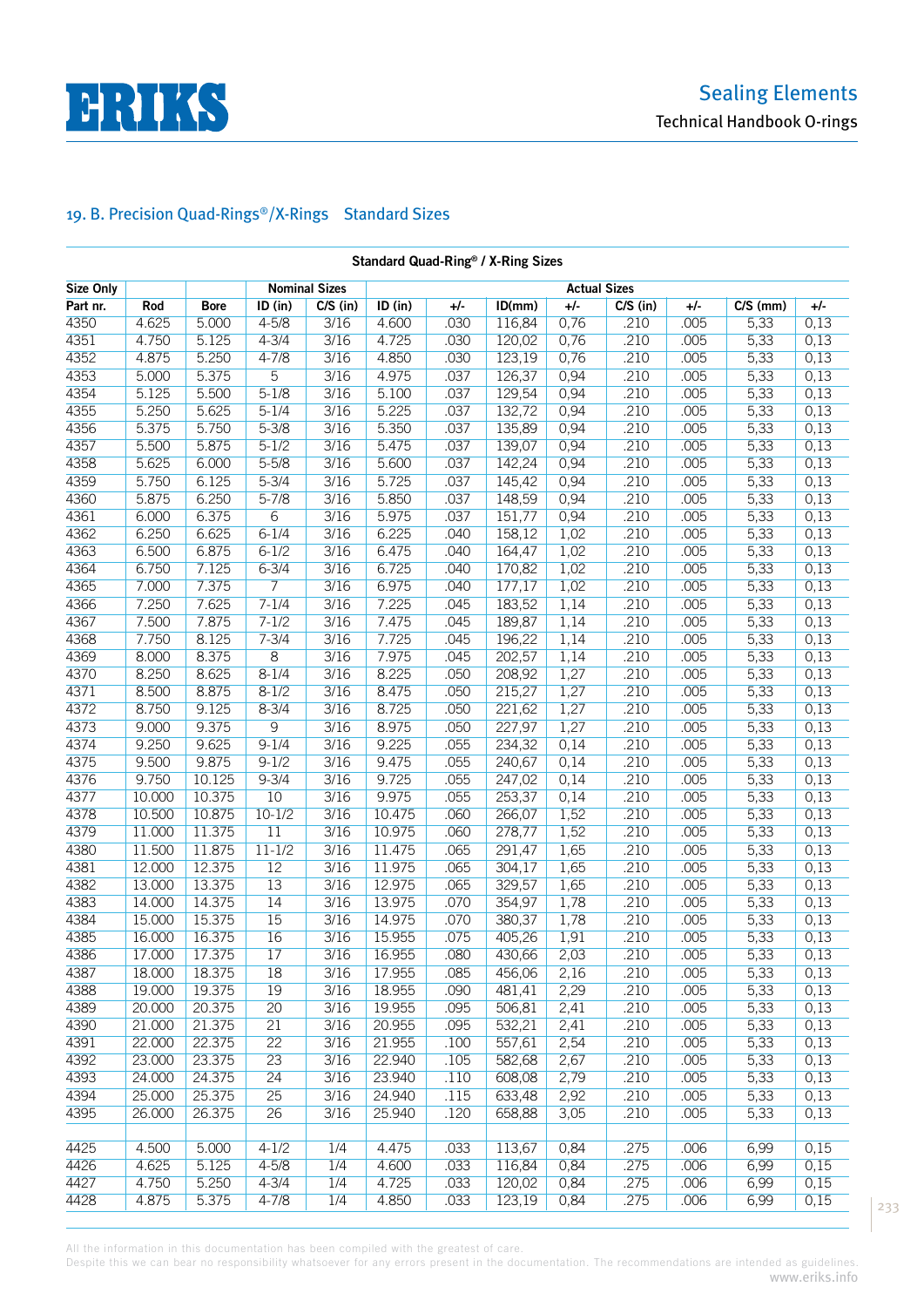

| Standard Quad-Ring® / X-Ring Sizes |        |             |                 |                      |         |       |        |                     |            |       |            |       |
|------------------------------------|--------|-------------|-----------------|----------------------|---------|-------|--------|---------------------|------------|-------|------------|-------|
| <b>Size Only</b>                   |        |             |                 | <b>Nominal Sizes</b> |         |       |        | <b>Actual Sizes</b> |            |       |            |       |
| Part nr.                           | Rod    | <b>Bore</b> | ID (in)         | $C/S$ (in)           | ID (in) | $+/-$ | ID(mm) | $+/-$               | $C/S$ (in) | $+/-$ | $C/S$ (mm) | $+/-$ |
| 4429                               | 5.000  | 5.500       | $\overline{5}$  | 1/4                  | 4.975   | .037  | 126,37 | 0,94                | .275       | .006  | 6,99       | 0,15  |
| 4430                               | 5.125  | 5.625       | $5 - 1/8$       | 1/4                  | 5.100   | .037  | 129,54 | 0,94                | .275       | .006  | 6,99       | 0,15  |
| 4431                               | 5.250  | 5.750       | $5 - 1/4$       | 1/4                  | 5.225   | .037  | 132,72 | 0,94                | .275       | .006  | 6,99       | 0,15  |
| 4432                               | 5.375  | 5.875       | $5 - 3/8$       | 1/4                  | 5.350   | .037  | 135,89 | 0,94                | .275       | .006  | 6,99       | 0,15  |
| 4433                               | 5.500  | 6.000       | $5 - 1/2$       | 1/4                  | 5.475   | .037  | 139,07 | 0,94                | .275       | .006  | 6,99       | 0,15  |
| 4434                               | 5.625  | 6.125       | $5 - 5/8$       | 1/4                  | 5.600   | .037  | 142,24 | 0,94                | .275       | .006  | 6,99       | 0,15  |
| 4435                               | 5.750  | 6.250       | $5 - 3/4$       | 1/4                  | 5.725   | .037  | 145,42 | 0,94                | .275       | .006  | 6,99       | 0,15  |
| 4436                               | 5.875  | 6.375       | $5 - 7/8$       | 1/4                  | 5.850   | .037  | 148,59 | 0,94                | .275       | .006  | 6,99       | 0,15  |
| 4437                               | 6.000  | 6.500       | $\overline{6}$  | 1/4                  | 5.975   | .037  | 151,77 | 0,94                | .275       | .006  | 6,99       | 0,15  |
| 4438                               | 6.250  | 6.750       | $6 - 1/4$       | 1/4                  | 6.225   | .040  | 158,12 | 1,02                | .275       | .006  | 6,99       | 0,15  |
| 4439                               | 6.500  | 7.000       | $6 - 1/2$       | 1/4                  | 6.475   | .040  | 164,47 | 1,02                | .275       | .006  | 6,99       | 0,15  |
| 4440                               | 6.750  | 7.250       | $6 - 3/4$       | 1/4                  | 6.725   | .040  | 170,82 | 1,02                | .275       | .006  | 6,99       | 0,15  |
| 4441                               | 7.000  | 7.500       | $\overline{7}$  | 1/4                  | 6.975   | .040  | 177,17 | 1,02                | .275       | .006  | 6,99       | 0,15  |
| 4442                               | 7.250  | 7.750       | $7 - 1/4$       | 1/4                  | 7.225   | .045  | 183,52 | 1,14                | .275       | .006  | 6,99       | 0,15  |
| 4443                               | 7.500  | 8.000       | $7 - 1/2$       | 1/4                  | 7.475   | .045  | 189,87 | 1,14                | .275       | .006  | 6,99       | 0,15  |
| 4444                               | 7.750  | 8.250       | $7 - 3/4$       | 1/4                  | 7.725   | .045  | 196,22 | 1,14                | .275       | .006  | 6,99       | 0,15  |
| 4445                               | 8.000  | 8.500       | $\overline{8}$  | 1/4                  | 7.975   | .045  | 202,57 | 1,14                | .275       | .006  | 6,99       | 0,15  |
| 4446                               | 8.500  | 9.000       | $8 - 1/2$       | 1/4                  | 8.475   | .055  | 215,27 | 1,40                | .275       | .006  | 6,99       | 0,15  |
| 4447                               | 9.000  | 9.500       | $\overline{9}$  | 1/4                  | 8.975   | .055  | 227,97 | 1,40                | .275       | .006  | 6,99       | 0,15  |
| 4448                               | 9.500  | 10.000      | $9 - 1/2$       | 1/4                  | 9.475   | .055  | 240,67 | 1,40                | .275       | .006  | 6,99       | 0,15  |
| 4449                               | 10.000 | 10.500      | 10              | 1/4                  | 9.975   | .055  | 253,37 | 1,40                | .275       | .006  | 6,99       | 0,15  |
| 4450                               | 10.500 | 11.000      | $10 - 1/2$      | 1/4                  | 10.475  | .060  | 266,07 | 1,52                | .275       | .006  | 6,99       | 0,15  |
| 4451                               | 11.000 | 11.500      | 11              | 1/4                  | 10.975  | .060  | 278,77 | 1,52                | .275       | .006  | 6,99       | 0,15  |
| 4452                               | 11.500 | 12.000      | $11 - 1/2$      | 1/4                  | 11.475  | .065  | 291,47 | 1,52                | .275       | .006  | 6,99       | 0,15  |
| 4453                               | 12.000 | 12.500      | 12              | 1/4                  | 11.975  | .065  | 304,17 | 1,52                | .275       | .006  | 6,99       | 0,15  |
| 4454                               | 12.500 | 13.000      | $12 - 1/2$      | 1/4                  | 12.475  | .065  | 316.87 | 1,52                | .275       | .006  | 6,99       | 0,15  |
| 4455                               | 13.000 | 13.500      | 13              | 1/4                  | 12.975  | .065  | 329,57 | 1,52                | .275       | .006  | 6,99       | 0,15  |
| 4456                               | 13.500 | 14.000      | $13 - 1/2$      | 1/4                  | 13.475  | .070  | 342,27 | 1,78                | .275       | .006  | 6,99       | 0,15  |
| 4457                               | 14.000 | 14.500      | 14              | 1/4                  | 13.975  | .070  | 354,97 | 1,78                | .275       | .006  | 6,99       | 0,15  |
| 4458                               | 14.500 | 15.000      | $14 - 1/2$      | 1/4                  | 14.475  | .070  | 367,67 | 1,78                | .275       | .006  | 6,99       | 0,15  |
| 4459                               | 15.000 | 15.500      | 15              | 1/4                  | 14.975  | .070  | 380,37 | 1,78                | .275       | .006  | 6,99       | 0,15  |
| 4460                               | 15.500 | 16.000      | $15 - 1/2$      | 1/4                  | 15.475  | .070  | 393,07 | 1,78                | .275       | .006  | 6,99       | 0,15  |
| 4461                               | 16.000 | 16.500      | 16              | 1/4                  | 15.955  | .075  | 405,26 | 1,91                | .275       | .006  | 6,99       | 0,15  |
| 4462                               | 16.500 | 17.000      | $16 - 1/2$      | 1/4                  | 16.455  | .075  | 417,96 | 1,91                | .275       | .006  | 6,99       | 0,15  |
| 4463                               | 17.000 | 17.500      | $\overline{17}$ | 1/4                  | 16.955  | .080  | 430,66 | 2,03                | .275       | .006  | 6,99       | 0,15  |
| 4464                               | 17.500 | 18.000      | $17 - 1/2$      | 1/4                  | 17.455  | .085  | 443,36 | 2,16                | .275       | .006  | 6,99       | 0,15  |
| 4465                               | 18.000 | 18.500      | 18              | 1/4                  | 17.955  | .085  | 456,06 | 2,16                | .275       | .006  | 6,99       | 0,15  |
| 4466                               | 18.500 | 19.000      | $18 - 1/2$      | 1/4                  | 18.455  | .085  | 468,76 | 2,16                | .275       | .006  | 6,99       | 0,15  |
| 4467                               | 19.000 | 19.500      | 19              | 1/4                  | 18.955  | .090  | 481,46 | 2,29                | .275       | .006  | 6,99       | 0,15  |
| 4468                               | 19.500 | 20.000      | $19 - 1/2$      | 1/4                  | 19.455  | .090  | 494,16 | 2,29                | .275       | .006  | 6,99       | 0,15  |
| 4469                               | 20.000 | 20.500      | 20              | 1/4                  | 19.955  | .095  | 506,86 | 2,41                | .275       | .006  | 6,99       | 0,15  |
| 4470                               | 21.000 | 21.500      | 21              | 1/4                  | 20.955  | .095  | 532,26 | 2,41                | .275       | .006  | 6,99       | 0,15  |
| 4471                               | 22.000 | 22.500      | 22              | 1/4                  | 21.955  | .100  | 557,66 | 2,54                | .275       | .006  | 6,99       | 0,15  |
| 4472                               | 23.000 | 23.500      | 23              | 1/4                  | 22.940  | .105  | 582,68 | 2,67                | .275       | .006  | 6,99       | 0,15  |
| 4473                               | 24.000 | 24.500      | 24              | 1/4                  | 23.940  | .110  | 608,08 | 2,79                | .275       | .006  | 6,99       | 0,15  |
| 4474                               | 25.000 | 25.500      | 25              | 1/4                  | 24.940  | .115  | 633,48 | 2,92                | .275       | .006  | 6,99       | 0,15  |
| 4475                               | 26.000 | 26.500      | 26              | 1/4                  | 25.940  | .120  | 658,88 | 3,05                | .275       | .006  | 6,99       | 0,15  |

All the information in this documentation has been compiled with the greatest of care.